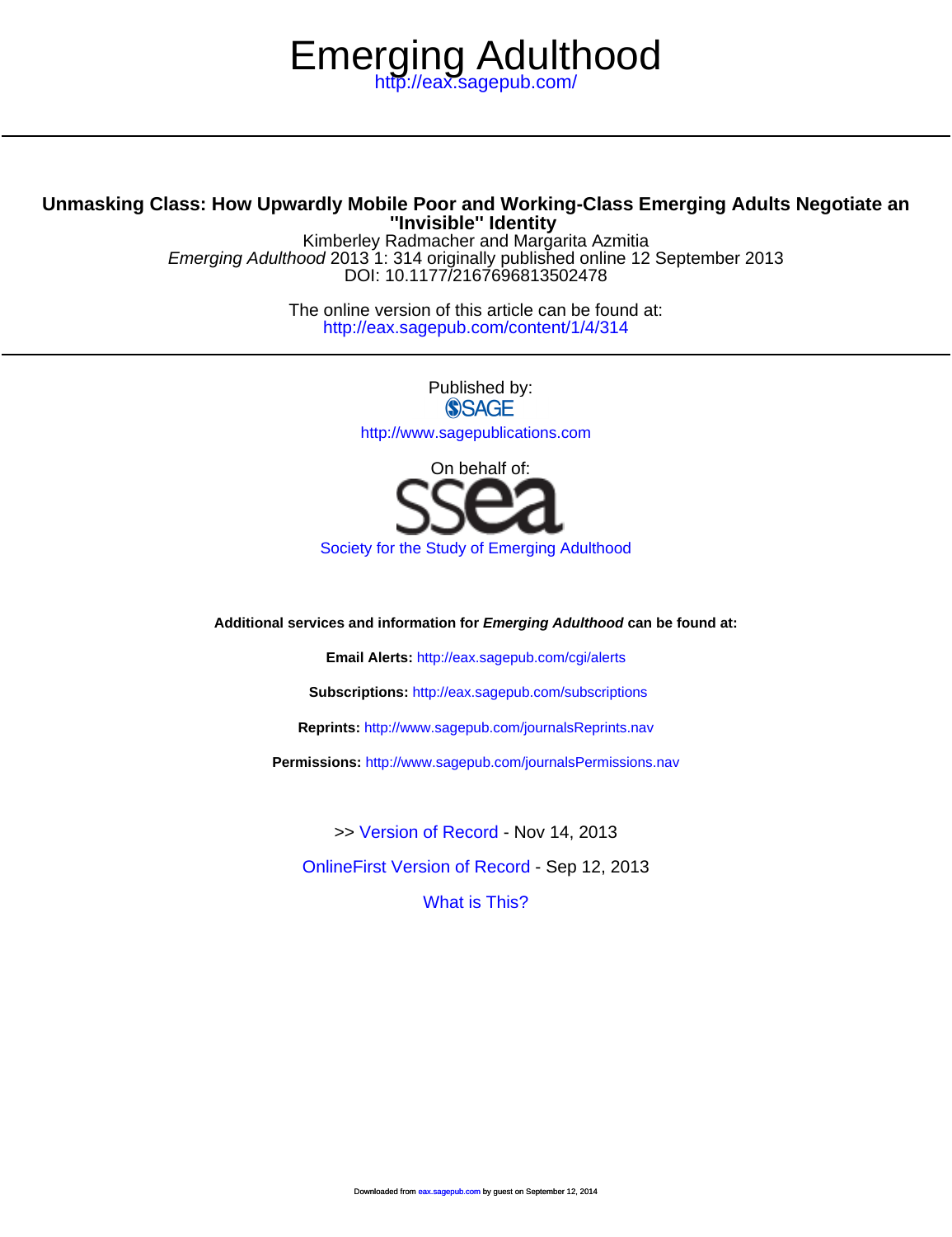# Unmasking Class: How Upwardly Mobile Poor and Working-Class Emerging Adults Negotiate an ''Invisible'' Identity

Emerging Adulthood 1(4) 314-329  $\odot$  2013 Society for the Study of Emerging Adulthood and SAGE Publications Reprints and permission: [sagepub.com/journalsPermissions.nav](http://www.sagepub.com/journalsPermissions.nav) DOI: 10.1177/2167696813502478 [ea.sagepub.com](http://ea.sagepub.com)



Kimberley Radmacher<sup>1</sup> and Margarita Azmitia<sup>2</sup>

#### Abstract

This study examined class identity negotiation among upwardly mobile poor and working-class emerging adults. Twenty-one ethnically diverse emerging adults narrated class-related experiences during interviews about their transition to college. Narratives were coded for (1) the strategies emerging adults used to make sense of their class experiences and (2) the events that prompted their class identity negotiation. Participants used class identity management strategies that reflected dissociation or resistance. Cross-class interactions that involved recognition of financial and behavioral disparities between themselves and their professional class peers were more likely to trigger both dissociation and resistance strategies. In contrast, noncomparative class-related experiences (e.g., parent loss of job) and same-class interactions were more likely to elicit dissociation strategies. These findings highlight the struggle and feelings of ambivalence that upwardly mobile emerging adults face as they manage the stigma and discrimination associated with their class background and protect their self-esteem.

#### Keywords

identity, coping, resilience, transitions to adulthood, narrative, peers

Class identity refers to one's subjective experience of and affiliation with a particular social class and the meaning social class holds for one's sense of self (Jones, 2003). Adolescents' and adults' awareness and understanding of class status and class boundaries have long been researched by social and developmental psychologists and other social scientists (e.g., Azmitia, Syed, & Radmacher, 2008; Bettie, 2003; Bullock & Limbert, 2003; Fine & Weis, 1998; 2003; Leahy, 1983; MacLeod, 1995; Oyserman, Johnson, & James, 2011; Schwartz, Donovan, & Guido-DeBrito, 2009). Social psychologists, for example, have examined poor and working-class adolescents' and adults' class identification or categorization with their social class positioning (e.g., Bullock & Limbert, 2003; Hurtado, Gurin, & Peng, 1994; Langhout, 2005). In addition, researchers from several disciplines have highlighted how both social structures of power and cultural practices embedded in local class cultures not only foster the reproduction of class inequalities but also influence the subjective experiences of class and the development of class identities among poor and working-class adolescents and adults (e.g., Azmitia et al., 2008; Bettie, 2003; MacLeod, 1995; Orbe, 2008; Schwartz et al., 2009).

A growing body of research has begun to explore the ''exceptions to the rule'' (Bettie, 2003) of class reproduction by examining the subjective experiences of upwardly mobile poor and working-class individuals who study, live, or work in middleclass contexts (Azmitia et al., 2008; Granfield, 1991; Kaufman, 2003; Langhout, 2005; Orbe, 2008; Ostrove, 2003; Roberts

& Rossenwald, 2001). These researchers have investigated the processes and mechanisms through which social class influences the everyday lives of adolescents and adults and how these individuals construct and manage their social class identities and the intersections between their social class identities and other identity domains such as career, gender, and ethnicity or race. The present study drew on research and theory in developmental and social psychology to examine the processes involved in emerging adults' negotiation of social class identity. We contribute to the extant research by integrating the processes involved in both personal and social identity negotiation to gain a more comprehensive understanding of how upwardly mobile, poor, and working-class emerging adults make sense of social class in their everyday lives.

## Class Identity: A Developmental Approach

Prior research on social identity development, and in particular, ethnic identity development, has drawn on the Eriksonian

#### Corresponding Author:

<sup>&</sup>lt;sup>1</sup> Child Development Program, California State University, Dominguez Hills, CA, USA

<sup>&</sup>lt;sup>2</sup> Psychology Department, University of California, Santa Cruz, CA, USA

Kimberley Radmacher, PhD, Child Development Program, California State University, Dominguez Hills, 1000 E. Victoria Street, Carson, CA 90747, USA. Email: kradmacher@csudh.edu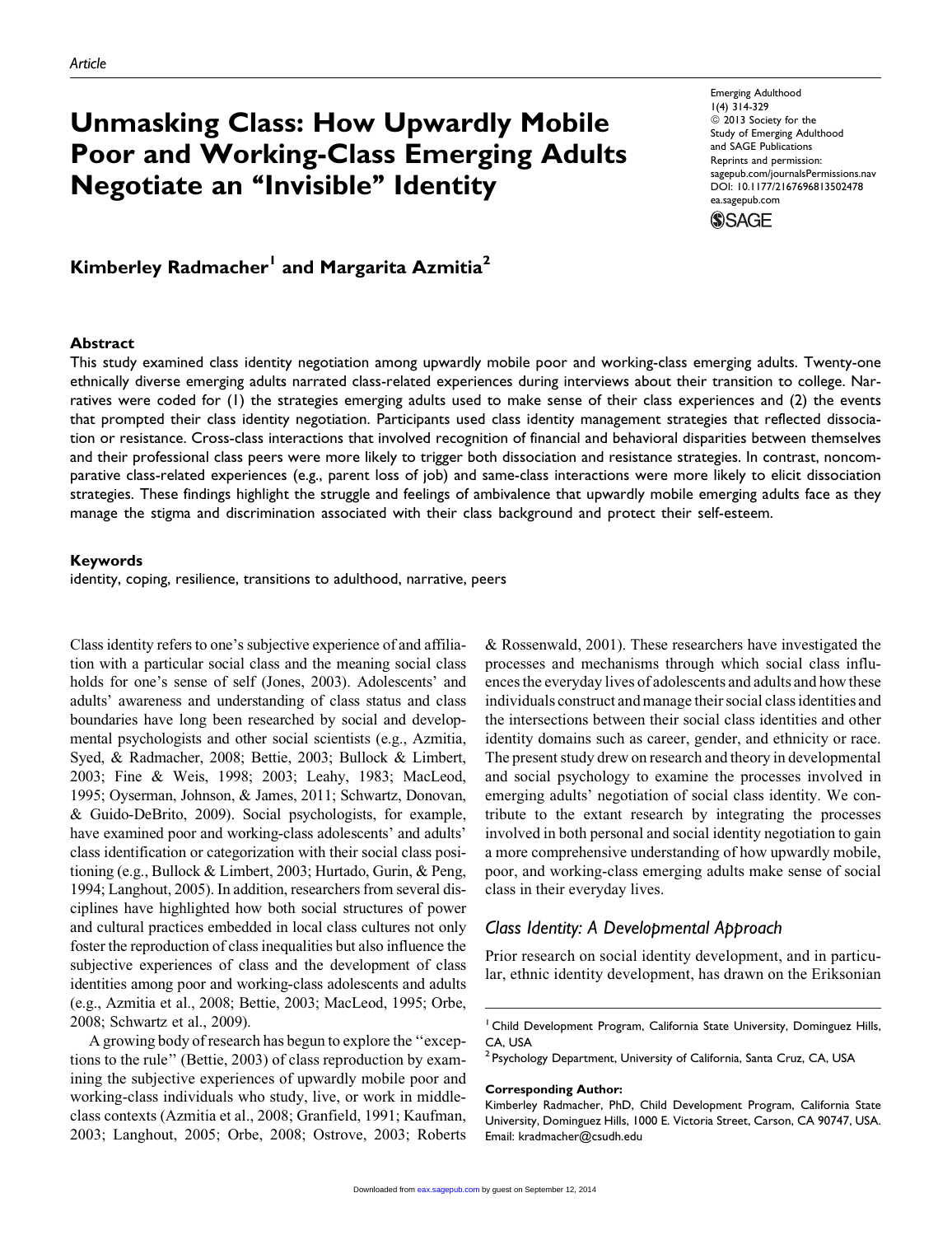concepts of identity exploration and commitment as mechanisms of identity negotiation (cf., Phinney & Rosenthal, 1992; Syed & Azmitia, 2008). Erikson (1968) proposed that identity formation begins with a sense of self-awareness regarding a particular aspect of the self, or identity domain (e.g., career, relationships), that prompts the adolescent or emerging adult to question who they are and who they want to or do not want to become within that domain. Although self-awareness is primarily conceptualized as an intrapsychic conflict resolution process, a particular event or sequence of events that the emerging adults either explore on their own (e.g., attending a cultural fair to learn more about one's own ethnic background) or are imposed on them by others (e.g., instances of racial discrimination; a conversation about the future with family and friends) can trigger the self-awareness process (Cross & Vandiver, 2001; Syed & Azmitia, 2008). By grappling with competing self-concepts, emerging adults attempt to resolve the tensions or conflicts between these selves and commit to one or more of the available identity options (Adams & Marshall, 1996; Erikson, 1968).

Although social class awareness begins in childhood (Oyserman et al., 2011), social class becomes especially salient for upwardly mobile adolescents and emerging adults as they begin to consider their futures during interactions with teachers and professional class friends and peers; these interactions may trigger the reflective processes that allow adolescents and emerging adults to develop theories about themselves and class in general and the possibility of upward mobility through education (Bettie, 2003; Jones, 2003; Orbe, 2008). Interactions in the professional class milieu (e.g., college) give upwardly mobile emerging adults an opportunity to learn professional class practices and lifestyles as well as recognize the disparity in resources between themselves and their more privileged peers (Langhout, Drake, & Rosselli, 2009; Ostrove & Long, 2007; Schwartz et al., 2009). Crossclass interactions also expose upwardly mobile emerging adults to experiences of class and race discrimination. Disparities in socialization practices and resources and perceptions of discrimination can lead to feelings of distance and alienation from their professional class peers as well as call into question their class identity and the meaning it holds for their own sense of self (Azmitia et al., 2008; Ochberg & Comeau, 2001; Orbe, 2008; Ostrove & Long, 2007).

Social class identity becomes more complex when its perceived fluidity is juxtaposed with the markers of social class that serve to limit both real and perceived belonging along class lines (Ostrove & Long, 2007). Research on the experiences and achievements of upwardly mobile college students suggests that their disadvantaged class background and classism permeate not only their college experiences but also their career opportunities throughout adulthood (Langhout, Rosselli, & Feinstein, 2007; Langhout et al., 2009; Lott & Bullock, 2007). Class identity among upwardly mobile emerging adults is further complicated by the intersection of their class background with the class identity they are aspiring to attain. These distinct identities may elicit competing motivations or needs, which the upwardly mobile emerging adults feel the need to reconcile to form a coherent, authentic sense of self (Azmitia et al., 2008; Erikson, 1968; Orbe, 2008).

Research on upwardly mobile college students has shown that these emerging adults express a need to affiliate with and help the family and friends they grew up with despite their individual attempts at mobility (Orbe, 2008; Ostrove & Long, 2007; Schwartz et al., 2009). However, the emerging adults' competing identity and affiliation needs can lead to feelings of ambivalence. Economic and educational gains acquired by upward mobility can place strains on relationships with family and friends who remain in the emerging adults' class of origin. While the family and friends of upwardly mobile students may be proud ofthe students' accomplishments, they often do not understand or value the knowledge and priorities of the world these students have entered (Ochberg & Comeau, 2001). This devaluation of their emerging identities leaves the emerging adults feeling a growing sense of distance and alienation from their family and friends and creates an identity tension that needs to be resolved (Ochberg & Comeau, 2001; Orbe, 2008; Roberts & Rossenwald, 2001). The distance and alienation that upwardly mobile emerging adults feel at home and school can also increase their feelings of marginalization (Orbe, 2008). Investigating the strategies these emerging adults use to manage their feelings of marginalization and stigma may increase our understanding of the processes involved in class identity negotiation and play an important role in their wellbeing and adjustment to and persistence in college.

## Negotiating an ''Invisible'' and Stigmatized Identity: CIMS

In the United States, the belief that every American has an equal opportunity to pursue and achieve the ''American Dream'' through tenacity and hard work (i.e., the Protestant Work Ethic) perpetuates a strong belief in the permeability of class boundaries (Hochschild, 1995). The pervasiveness of this achievement ideology has rendered being poor or working class not only a stigmatized identity but also a controllable or chosen identity in the minds of most Americans (Granfield, 1991; Lott & Bullock, 2007). Even if some Americans believe that the poor and working class have no control over the onset of being a member of a lower class (e.g., born into poverty or loss of job), they believe that it is the responsibility of the poor and working class to improve their condition and attain the American Dream (Lott & Bullock, 2007). Many poor and working-class individuals may hold this belief themselves through their endorsement of the achievement ideology (cf., Bullock & Limbert, 2003). Moreover, it may be difficult for Americans to understand how class contours their lives because the majority either identify as middle class or believe that the United States is a classless society (Ostrove & Long, 2007). Coupled with a belief in meritocracy, the belief in classlessness renders social class as an ''invisible,'' and concealable identity, in many social situations (Lott & Bullock, 2007; Quinn, 2006).

A substantial amount of research in psychology and sociology has examined the processes involved in negotiating a devalued social identity. Social identity theory posits that key elements of persons' self-concepts are derived from their affiliation with the various social groups to which they belong, including stigmatized identities (Tajfel & Turner, 1986). Social interactions and social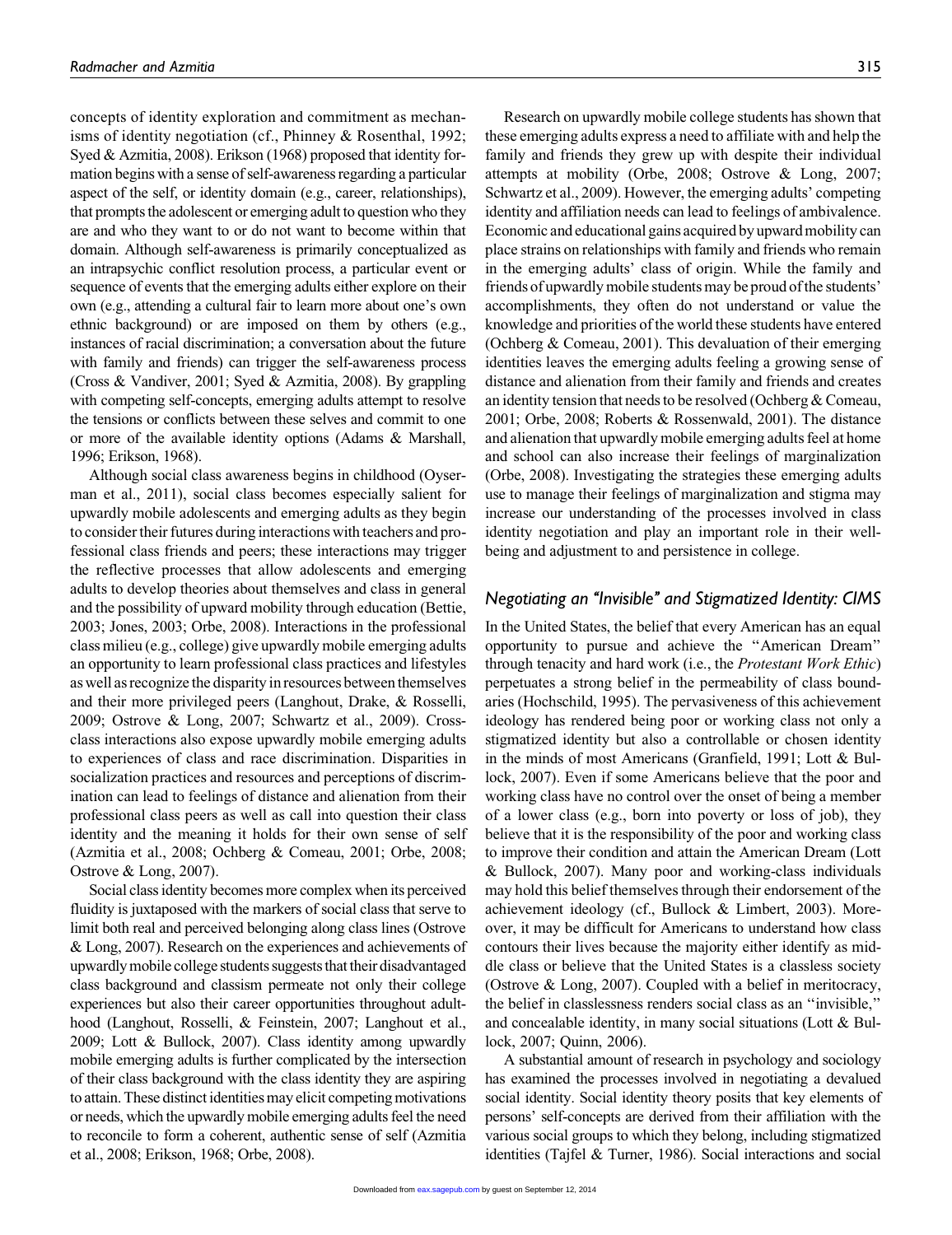comparisons allow individuals to define their social identities by highlighting how they are similar to members of their own social group (i.e., in-group) and different from members of other groups (i.e., out-groups; Tajfel & Turner, 1986). Feeling a connection to similar others through these in-group and out-group comparisons serves to enhance not only the individuals' collective self-esteem (i.e., how they feel about their social group) but also their personal self-esteem (i.e., how they feel about themselves; Brewer, 1991).

For stigmatized groups, upward social comparisons may not only reduce their collective self-esteem but also their desire to be a member of that group (Crocker, Major, & Steele, 1998; Ellemers, Spears, & Doosje, 2002). Stigmatized individuals, however, compensate for the potential reduction in self-esteem through the use of identity management strategies (Blanz, Mummendey, Miekle, & Klink, 1998). Identity management strategies can be differentiated as those that enhance individual or group status (Tajfel & Turner, 1986; see Blanz et al., 1998 for additional dimensions).

To deidentify with the negative attributes associated with a stigmatized identity, individuals may disengage either psychologically or behaviorally from their in-group (Niens & Cairns, 2003; Roberts, Settles, & Jellison, 2008; Tajfel, 1978). Individual strategies encompass these dissociation attempts and aim to enhance individuals' status and self-esteem, while the relative status of their in-group remains unchanged (Pagliaro, Alparone, Pacilli, & Mucchi-Faina, 2012). Roberts, Settles, and Jellison (2008) classified such strategies as *social recategorization* defined as "attempts to avoid categorization in a devalued social group and attempts to affiliate with an alternative, more highly regarded social group'' (p. 273). Strategies that instantiate the dissociation process include individual mobility, assimilation, and concealing one's stigmatized identity (Goffman, 1963; Niens & Cairns, 2002; Quinn, 2006; Roberts et al., 2008; Tajfel, 1978).

In comparison, collective strategies involve cognitive and behavioral attempts to change the perceptions and social position of individuals' in-group (Pagliaro et al., 2012; Roberts et al., 2008; Tajfel & Turner, 1986). Tajfel and Turner (1986) posited that a sense of ''positive distinctiveness'' for one's social group could be attained through social creativity or social competition strategies. Social creativity strategies redefine or reformulate comparison dimensions to cognitively change the social position of one's in-group, creating a positive group perception and enhancing collective esteem (Pagliaro et al., 2012; Tajfel & Turner, 1986). Individuals change the group they are compared to, change the value placed on a stigmatizing attribute, or make group comparisons based on another characteristic. Social competition, or collective action, strategies change the status relationship between the high-status and low-status groups (e.g., securing equal funding for schools and recreational programs in low-income neighborhoods; Tajfel & Turner, 1986).

Tajfel and Turner (1986) proposed four social creativity strategies: subordinate recategorizations, superordinate recategorizations, reevaluating the comparison dimension, and new comparison dimension. Subordinate recategorizations allow stigmatized individuals to divide their own group (e.g., poor and working class) into subgroups of varying status with their

new in-group (e.g., college-going peers) being of higher status than the new out-group (e.g., vocational track peers; Tajfel, 1978). Superordinate recategorizations allow individuals to view their own group and the high-status group as part of a larger social category where all group members have equal status (e.g., ''we're all good students''; Tajfel, 1978). These two strategies allow individuals to change the group they are compared to rather than challenge the devalued attributes directly. In reevaluating the comparison dimension, individuals change the position of the two groups on an attribute that defines the difference between them by associating a positive meaning to their own group's position on the attribute and devalue the higher status group's position (e.g., ''the wealthy are materialistic"; Tajfel & Turner, 1986). By creating a new comparison dimension, individuals compare themselves to the high-status group on an attribute that their lowstatus group scores higher (e.g., ''working class values family''; Tajfel & Turner, 1986).

Prior research has shown that upwardly mobile students use the individual identity management strategies proposed by social identity researchers. Kaufman (2003), for example, found that working-class seniors reported engaging in ''associational embracement'' strategies (i.e., sharing middle, ''professional'' class ideologies) and self-presentation management (e.g., mimicking and endorsing middle-class speech patterns and dress) in their construction of a middle-class identity. Granfield (1991) also found that working-class law students concealed their workingclass identities in their interpersonal relations with their professional class peers and believed that revealing their background would not only result in missed opportunities to engage in activities that were essential in their mobility efforts but also result in social rejection from these peers (see also, Ostrove, 2003). Moreover, Orbe (2008) noted the struggle that first-generation college (FGC) students experienced about whether they should make their FGC status visible to their peers, taking pride in their background and accomplishments, or whether they should assimilate, rendering their FGC status invisible to avoid the anticipated stigma attached to such an identity.

Upwardly mobile emerging adults may also use social creativity strategies to reduce the tension and stigma they feel in their class-based interactions at home and school (Ochberg & Comeau, 2001; Orbe, 2008; Ostrove & Long, 2007). The specific strategies that upwardly mobile emerging adults draw upon may vary depending on the context of the class-based experience and the social comparisons they make. It is possible that emerging adults may use one set of strategies to make sense of their experiences with their family and friends from their class of origin and another to explain their experiences with their professional class peers. The present study builds on prior research by examining both individual and collective identity management strategies among upwardly mobile poor and working-class emerging adults within a developmental framework. Using a qualitative, life story approach (cf., McAdams, 2001) allowed us to examine the personal experiences that prompted emerging adults' class awareness and to investigate the associations between the strategies used and the events or situations that prompted them.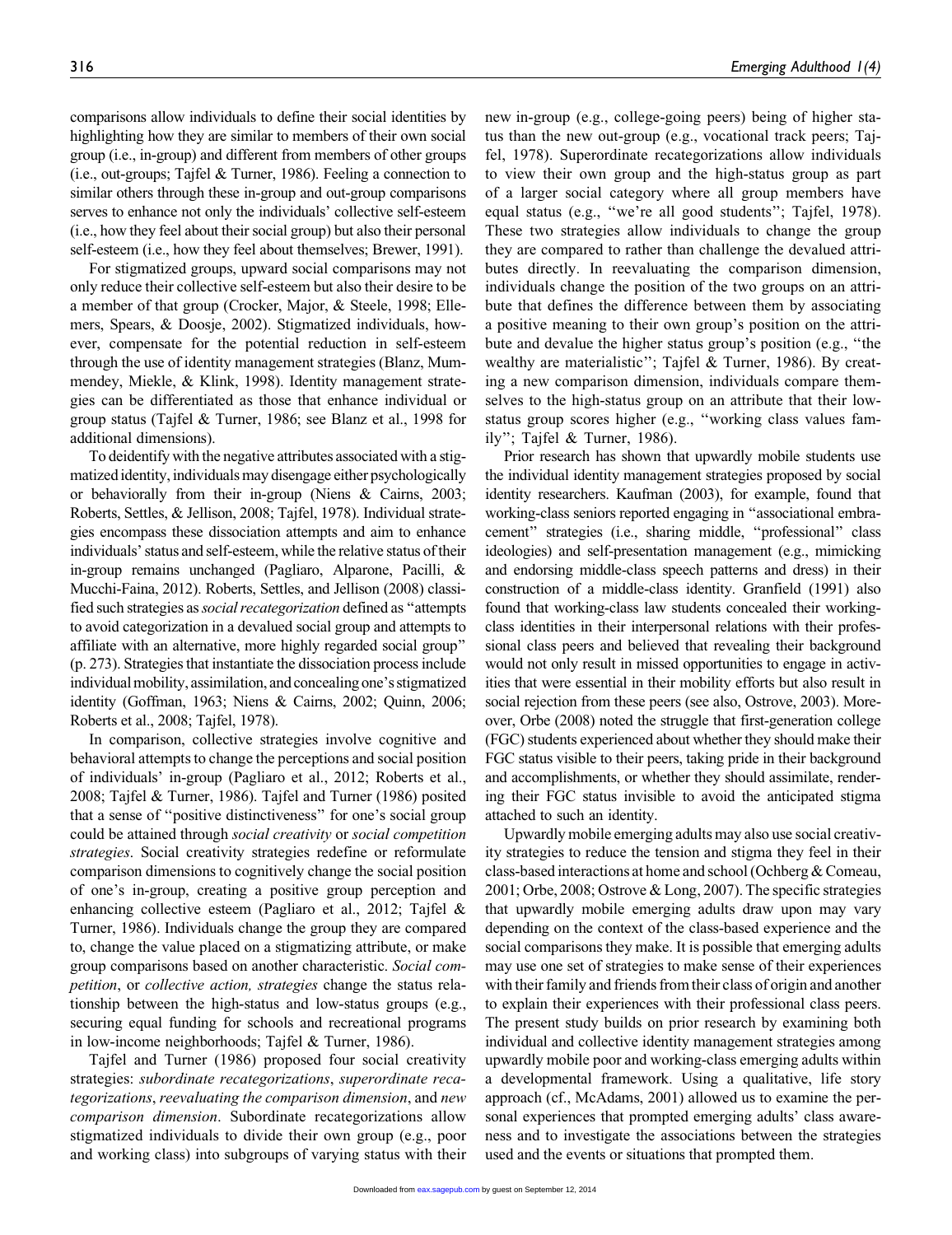# Identity Management Strategies and the Intersection of Multiple Social Identities

Class does not operate in isolation of other social identities (Azmitia et al., 2008; Bettie, 2002; Deaux & Perkins, 2001; Jones, 1998). Scholars from feminist studies (Collins, 1990; Fine & Weiss, 1998; Hurtado, 1996) and critical race theory (Dixson & Rousseau, 2005) have proposed that individuals are situated in multiple hierarchies of oppression (e.g., a Latina female, a poor African American male), which not only impact their experiences with disadvantage and privilege but also inform their subjective realities. Recent theory and research on personal and social identity posits that a person's social identities intersect, or interact, to create a unique position within the social structure of their communities and broader society (Azmitia et al., 2008; Deaux & Perkins, 2001; Pagliaro et al., 2012). Emerging adults may either infuse or separate their class identity with or from their ethnic or gender identity depending on their position in the social structure, including the social structure of their immediate environments (i.e., school setting) and the visibility of their oppressed identities. Jones (2003) suggested that while ''class is distinct from race for poor and working-class Whites whose life experiences indicates that whiteness does not ensure class privilege ... . class identity may not develop as a separate identity among [some] members of marginalized racial groups'' (p. 811) whose experiences of class oppression are perceived to be a result of their race/ethnicity (see also Hurtado et al., 1994). In her study of working-class women in academia, Jones also found that class identity becomes salient and distinct from race/ethnic identity for persons of color when they are immersed in same-race/-ethnic but cross-class contexts (e.g., an elite Black university). Thus, the negotiation of a class identity may lead to both similarities and differences in the class identity management strategies (CIMS) that upwardly mobile emerging adults from different ethnic and gender positions draw upon to negotiate their understanding of class.

Research on poor and working-class adolescents and adults has highlighted ethnic and gender similarities and differences in how class is experienced and negotiated. Upwardly mobile adolescents and adults understand the importance of education as a means to improve their class status and also recognize that part of this education is simulating the mannerisms and behaviors of their middle- and upper-class peers (Azmitia et al., 2008; Bettie, 2002; Kaufman, 2003; Kuriloff & Reichert, 2003; Ostrove & Long, 2007; Orbe, 2008). By cueing into middle-class practices and seeking out friendships and alliances with their more privileged peers, upwardly mobile individuals learn about and appropriate into their repertoires professional class practices and skills (class assimilation). It appears that, regardless of their ethnicity or gender, upwardly mobile individuals recognize the opportunities that cross-class interactions afford to learn professional class mannerisms, speech, and lifestyles (i.e., their habitus; Bourdieu, 1977) and take advantage of these opportunities to achieve individual mobility (Granfield, 1991; Kaufman, 2003).

While it is common for upwardly mobile individuals of different ethnic backgrounds and genders to appropriate professional class practices and beliefs, individuals' motivations for engaging in these practices may vary by ethnicity because class stereotypes are often conflated with ethnicity/race. For example, Kuriloff and Reichert (2003) found that upwardly mobile students of color at a prestigious college preparatory school provided structural explanations for class status and income disparity and were more likely to attribute negative class stereotypes to prejudice and to challenge the stereotypical assumption that to be middle class you must also be White due to their experiences with the structural barriers of racism (see also Bettie, 2002; Cooper, 2011; Cross & Vandiver, 2001; Fordham & Ogbu, 1986; Fuligini, Witkow, & Garcia, 2005). In comparison, the White working-class boys at the same institution seemed to internalize the school's and society's teachings of meritocracy and articulated that personal hard work and dedication accounted for their success and, therefore, their class status. The ''invisibility'' of their class status via their ethnic/race identity prompted similar assimilation attempts but limited their understanding of the structural basis of class differences when compared to their non-White counterparts (see also Azmitia et al., 2008; Bettie, 2002; Fine & Weiss, 1998). Likewise, Bettie (2002) found that White upwardly mobile adolescent girls on the college prep track assimilated the professional class practices to ''pass'' as middle class. Their ability to ''pass'' as middle class, however, led the upwardly mobile White girls to hide their true identities because they were embarrassed about their parents and their upbringing. Taken together, this research suggests that the visibility of class as confounded with race/ethnicity may impact the CIMS that upwardly mobile individuals use.

In sum, the primary goal of this study was to examine social class identity development among college-going poor and working-class emerging adults by identifying (1) the identity management strategies they used to negotiate their class identities, (2) the events that trigger class identity negotiation, and (3) the associations between class identity triggers and the strategies used. We anticipated that upwardly mobile emerging adults would use both individual and collective strategies in their class identity negotiations. Given the complexity of social class and transitional nature of their class identities and the dearth of research on class identity development, rather than make specific predictions about the strategies upwardly mobile emerging adults would use, we sought to inventory these strategies and explore their association to particular triggers or social contexts. An additional goal of our research was to explore ethnic variations in the strategies and events our participants narrated.

## Method

## **Participants**

A total of 21 poor and working-class emerging adults (15 women; 6 men; mean age  $= 19.2$ ) from a public university in a small city along the central coast of California participated. Participants were drawn from a larger longitudinal study on the role of close relationships in the transition to college. Socioeconomic background, derived from participants' self-reports of their mothers'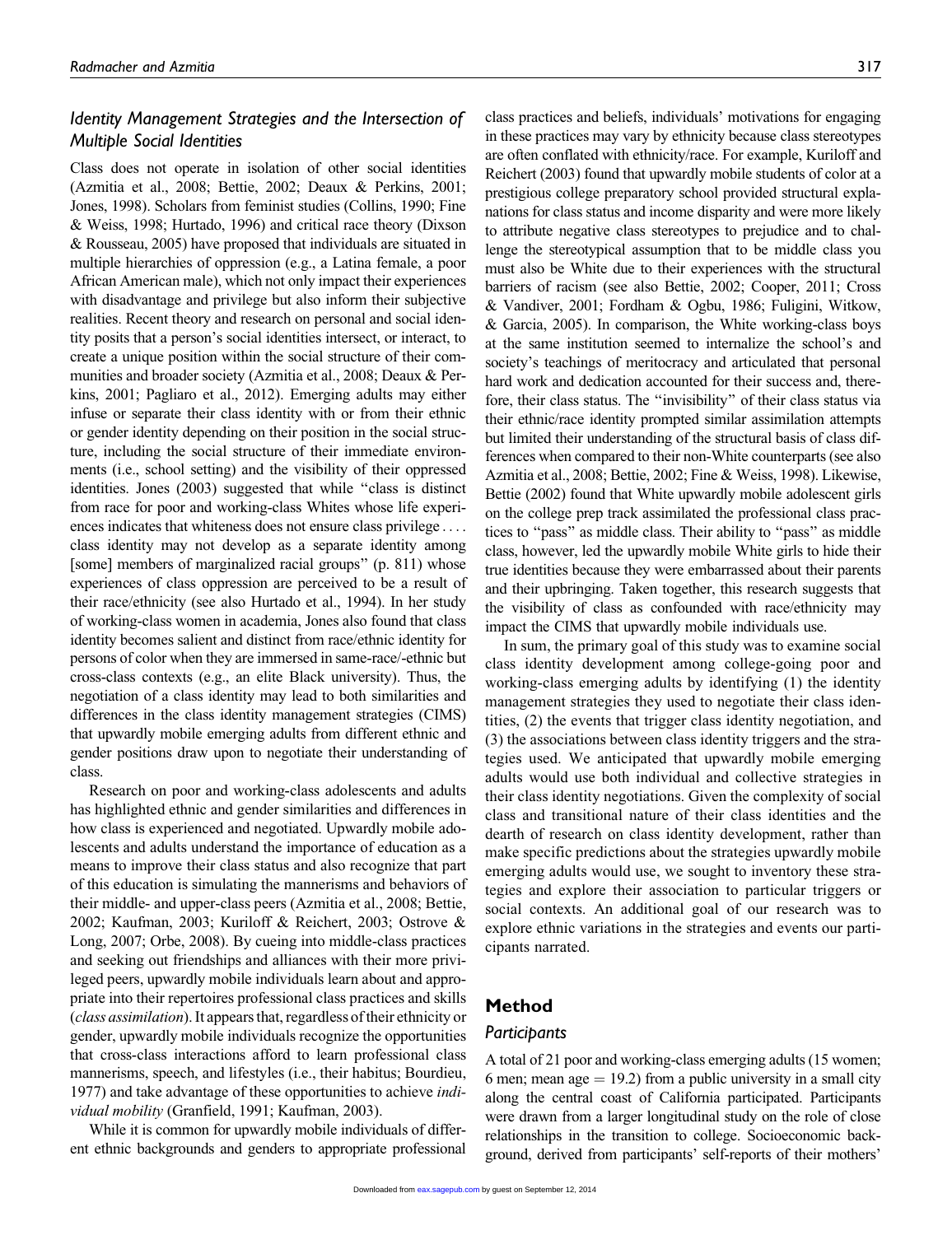and fathers' educational and occupational background using Hollingshead and Redlich's (1958) index, classified 6 as poor and 15 as working class. Participants self-reported their ethnic background as follows: 8 Chicano/Latino, 6 Asian heritage, 5 European American/White, and 2 African American/Black. All of the Latino- and Asian-heritage participants were children of immigrants; two Latinos were immigrants themselves; and for two Asian-heritage participants, only one parent was an immigrant. One European American/White participant immigrated to the United States with both parents from Russia; another had a father who immigrated from Hungary. One African American participant had a father who immigrated from Nigeria.

#### **Measures**

Participants completed the Transition to College Interview (TCI; AUTHORS, 2004) during the fall, winter, and spring semesters of their first year of college and either the winter or spring semester of their second (i.e., sophomore) year of college. The TCI is a semistructured interview that assesses emerging adults' thoughts about the role family, friends, and school play in their experiences in and adjustment to college. Several sections of these interviews focused on elements of personal and social identity development, including college major, career aspirations, gender, ethnicity, and social class. For the present study, we analyzed participants' open-ended responses to all questions highlighting instances where social class was discussed or salient. In their winter and sophomore interviews, participants were asked explicitly about their experiences of social class and the extent to which social class played a role in their college experiences. In their sophomore interview, they described a time, either positive or negative, when they became aware of their social class. If they did not spontaneously provide this information, participants were asked (1) Can you walk me through what happened? (2) How did you feel when this happened? (3) Did you talk to anyone about what happened and why? (4) Did this conversation affect your perception of what happened? (5) Did this event affect what you think about or how you view your own social class and social class in general and how? and (6) Did this event affect who you are as a person or how you view yourself?

## Procedure

Participants were recruited from alist of all first-year students participating in the *Educational Opportunity Programs* at the university using a random sampling procedure. Letters inviting students to participate were sent the summer prior to their entering the university; a fall data collection session was scheduled with all those who responded (50%). Additional participants were recruited through flyers posted on campus, a recruiting table in the student commons, and word of mouth. Participants were compensated for each session (US\$15 for the fall and winter quarterly interviews during the first year of college, US\$20 for the spring quarter interview, and US\$40 for the sophomore interview).

The data were gathered during the fall, winter, and spring semester of the participants' first year of college and either the winter or spring quarters of their sophomore year. Participants

were interviewed individually in a university laboratory. Interviews were audiotaped and transcribed verbatim for coding; interviews lasted between 45 and 90 min. Given that the sophomore year interview was the first interview that specifically asked about social class identity, we used this data point to select participants for this study; no poor and working-class participants who completed the sophomore interview were excluded. We also examined all three first-year data points for each participant.

#### Qualitative Analysis

Multiple qualitative methodologies were used to analyze the social class narratives. First, we identified recurrent themes using an open-coding approach (see Strauss & Corbin, 1990). Emerging themes were further classified to capture differences regarding the events that triggered class awareness, emerging adults' emotional responses to these events, and whether and how the event affected their conceptions of class and their personal and class identities.

CIMS. To develop a focused coding scheme for this study, four researchers, two are the authors of this article, independently read through participants' social class narratives and other sections of the interview pertaining to social class to identify the identity management strategies, note any variations from the original conceptualizations of these strategies in the literature, and identify additional themes not originally proposed by but consistent with the theoretical underpinnings of social identity theory. This process allowed us to tailor the categories to the particularities of our sample and to achieve saturation. Once the coding scheme was finalized, the researchers independently reviewed each transcript again and coded it for the CIMS that were identified: class mobility, class assimilation, hiding class status, distancing from low-class status, avoiding class categorization, reevaluating and reformulating class conceptions, and individual action (see Table 1 for strategy definitions). Interrater reliability was excellent ( $\kappa = .95$ ).

Class Identity Triggers. The events that prompted emerging adults' discussion of class and their emotional responses to these events were noted by each researcher independently and agreed upon during a group discussion. Given the small sample size and nature of the data under consideration, this method was the most effective plan of analysis. This analysis technique followed a version of the Listening Guide method for reviewing and interpreting open-ended data (Taylor, Sullivan, & Gilligan, 1996). The four researchers, an European American doctoral student, at the time of data coding, and a Latina professor (the two authors of this article) and two European American undergraduate students, formed the interpretive community that conducted the iterative process of individual analysis and group consensus required of this analysis method.

## Results

Our coding of narratives revealed the identity management strategies that upwardly mobile poor and working-class emerging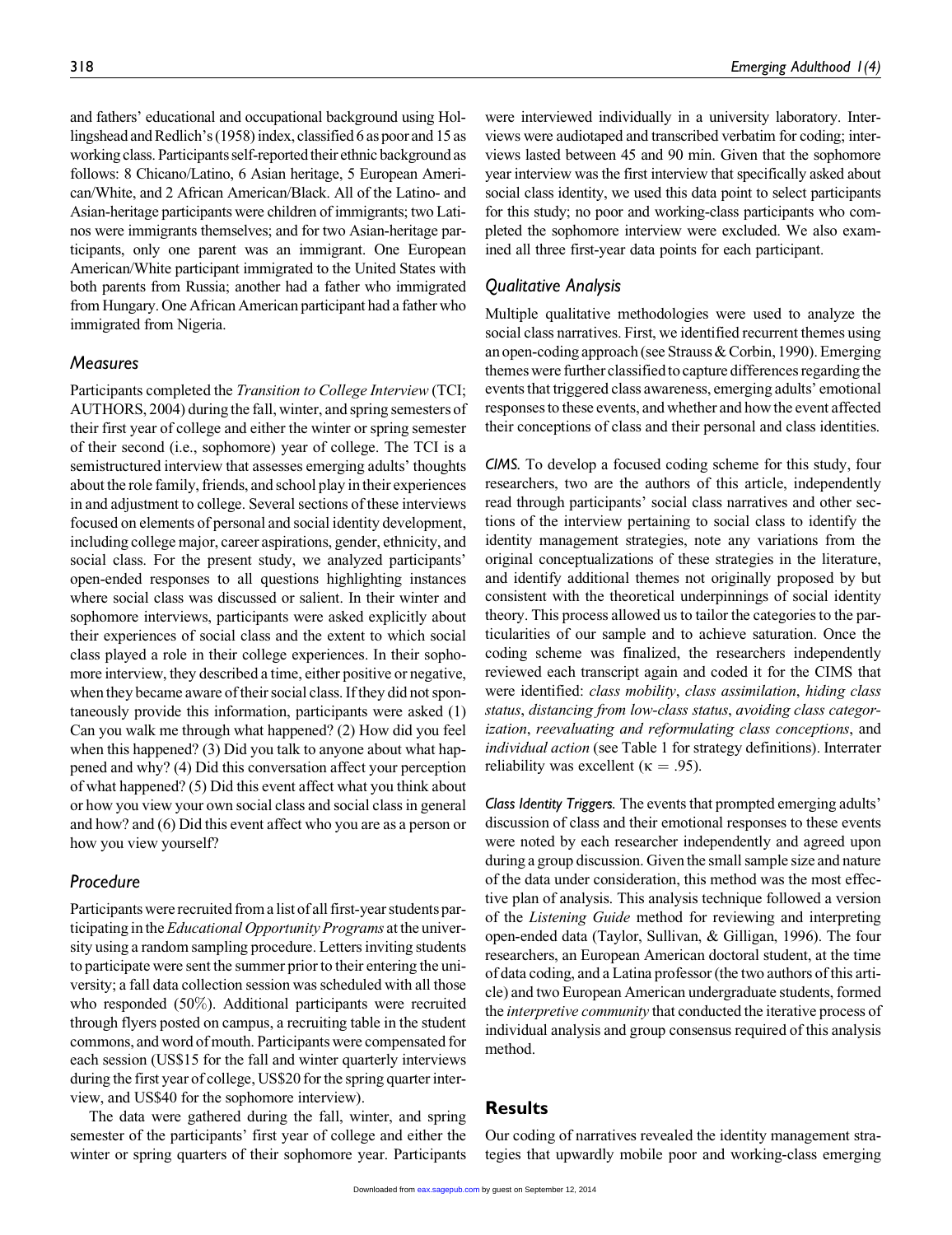| Strategy                                               | Description                                                                                                                                                                                                                                                                                                                                                                                  | Frequency<br>(Percentage) |
|--------------------------------------------------------|----------------------------------------------------------------------------------------------------------------------------------------------------------------------------------------------------------------------------------------------------------------------------------------------------------------------------------------------------------------------------------------------|---------------------------|
| Dissociation strategies                                |                                                                                                                                                                                                                                                                                                                                                                                              |                           |
| Class mobility                                         | Expressed motivation to change class status (e.g., completing degree so<br>that one can obtain a "better" job to support their family)                                                                                                                                                                                                                                                       | $n = 19(90.5)$            |
| Class assimilation                                     | Engaged or expressed a desire to engage in behaviors considered to be<br>middle class (e.g., perceive self to dress or "carry" oneself like someone<br>from the middle class)                                                                                                                                                                                                                | $n = 14(66.7)$            |
| Hiding class status                                    | Engaged in behaviors or expressed desire to hide one's class background<br>(e.g., not telling others about class status due to fear of being judged)                                                                                                                                                                                                                                         | $n = 4(19.0)$             |
| Cognitive distance from<br>lower-class status          | Considered oneself to be in a higher status in-group than others in their own<br>class (e.g., more motivated to attend college than others in their class) or<br>positioned oneself above being poor (e.g., "I'm not poor or anything")                                                                                                                                                      | $n = 11(52.4)$            |
| Avoiding class<br>categorization                       | Denied or ignored class differences (e.g., we're all equal) or ascribed to<br>achievement ideology (e.g., all can achieve regardless of class background)                                                                                                                                                                                                                                    | $n = 15(71.4)$            |
| Resistance strategies                                  |                                                                                                                                                                                                                                                                                                                                                                                              |                           |
| Reevaluating and<br>reformulating class<br>conceptions | Resisted class stereotypes by acknowledging a positive characteristic of<br>their own class (e.g., working harder, more frugal than middle-class<br>peers), negative characteristic of higher class status (e.g., professional<br>class lacks class consciousness), or structural attributions for class status<br>(e.g., educational inequality; professional class born into class status) | $n = 10(47.6)$            |
| Individual action                                      | Taking personal action to bring about awareness of one's own experience<br>with class (e.g., talking to a middle-class peer about financial struggles)                                                                                                                                                                                                                                       | $n = 6(28.6)$             |

Table 1. Frequencies, Percentages, and Descriptions of the Class Identity Management Strategies Employed by Upwardly Mobile Emerging Adults  $(n = 21)$ .

Note. Frequencies listed are the number of participants who used each strategy rather than the total number of times the strategy was used.

adults used to navigate and interpret these events in ways that protect their self-esteem and motivate them to persist in college. We summarize our findings below, incorporating examples from the emerging adults' narratives to illustrate the salient themes, identity management strategies, and class identity meaningmaking processes.

# CIMS

Throughout their narratives, upwardly mobile emerging adults grappled with their conceptions of social class and the meaning it held for their own sense of self. To make sense of their classrelated experiences, participants employed one or more CIMS. Seven strategies emerged: class mobility, class assimilation, hiding class status, distancing from low-class status, avoiding class categorization, reevaluating and reformulating class conceptions, and individual action. Table 1 lists strategy definitions and the number of emerging adults who used each strategy. These strategies primarily reflected two themes, dissociation from class status and resisting class stereotypes and social structures; each theme contained individual and collective strategies. Although examining ethnic variations was limited by the small sample size, it appears that regardless of ethnic background, upwardly mobile emerging adults used similar strategies to make sense of their social class standing (see Table 2). There are a few exceptions that are noted below.

Dissociation Strategies. Dissociation strategies involved attempts to cognitively or behaviorally dissociate oneself from their class of origin. These strategies included class mobility, class assimilation, hiding class status, distancing from low-class status, and avoiding class categorizations.

At some point in their narratives about their college experiences, almost all ( $n = 19$ ; 90.5%) of the upwardly mobile emerging adults expressed their aspirations to change their group membership, that is, their class status, and highlighted their efforts to attain class mobility. The desire to cross class boundaries was often integrated with assimilative practices or desires. Emerging adults used class assimilation ( $n = 14$ ; 66.7%) by imitating or expressing a desire to imitate the behaviors, values, and beliefs of their professional- and upper-class peers such as expressing an interest in attending professional school, purchasing luxury items (e.g., cameras or brand-name purses), eating at expensive restaurants, traveling to resorts or Europe during vacations, or altering their speech patterns or vocabulary. Many emerging adults viewed college as an important avenue for upward mobility and expressed a desire to enhance their current financial situation by attaining a lucrative, professional career. Their narratives included explicit statements about how grateful they were for the opportunity to attend college and how proud they were to be the first in their family to do so. They also disclosed their dreams about what a college education would allow them to do, such as buying a house for their parents in a safer part of town, helping siblings pay for college, getting a better job, attaining a professional career, and earning enough income to be able to marry and form their own family. Megan (all names have been changed), a working-class African American female, illustrated the merger of the class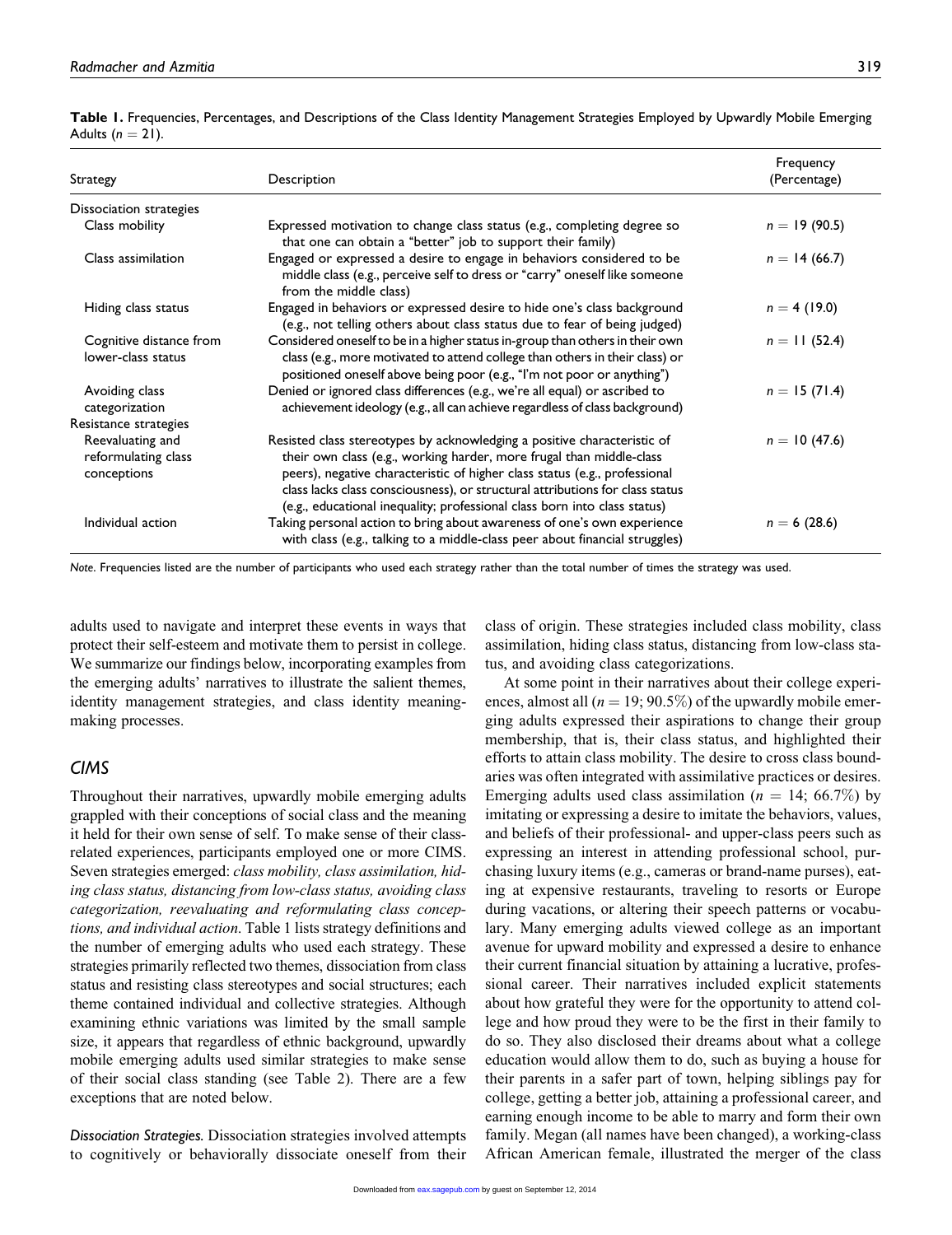|                                                  | Ethnicity                     |                             |                     |                    |
|--------------------------------------------------|-------------------------------|-----------------------------|---------------------|--------------------|
| Strategy                                         | African American<br>$(n = 2)$ | Asian American<br>$(n = 6)$ | Latino<br>$(n = 8)$ | White<br>$(n = 5)$ |
| Dissociation strategies                          |                               |                             |                     |                    |
| Class mobility                                   | (50)                          | 6(100)                      | 8(100)              | 4(80)              |
| Class assimilation                               | 2(100)                        | 3(50)                       | 4(50)               | 5(100)             |
| Hiding class status                              | 2(100)                        |                             |                     | 2(40)              |
| Cognitive distance from lower-class status       | 0                             | 2(33.3)                     | 5(62.5)             | 4(80)              |
| Avoiding class categorization                    | (50)                          | 4(66.7)                     | 7 (87.5)            | 3(60)              |
| Resistance strategies                            |                               |                             |                     |                    |
| Reevaluating and reformulating class conceptions | (50)                          | 1(16.7)                     | 5(62.5)             | 3(60)              |
| Individual action                                | 0                             | 3(50)                       | 3(37.5)             |                    |
| M (SD)                                           | 3.50(71)                      | 3.17(1.60)                  | 4.00(1.07)          | 4.40 (1.52)        |

Table 2. Frequencies and Percentages of Class Identity Management Strategies by Ethnicity.

Note. Frequencies listed are the number of participants who used each strategy rather than the total number of times the strategy was used. Means and standard deviations reflect the average number of strategies used per individual.

mobility and assimilation strategies in a discussion about her career aspirations stating,

I thought about going to grad school and getting a degree in law or I thought about doing marketing or advertising ... Something that makes a lot of money though because I really wanna be well off. I wanna save up money for my children to go to college because my mother didn't save any because she was a single parent. She didn't save any money for us to go to college ... And, I also wanted to buy my mom a house.

In some instances, emerging adults of color linked class mobility explicitly to their race as Rosa, a working-class Latina, demonstrates, "I'm a proud Mexican. I'm a minority, but I'm doing this for myself, and for other Mexicans too.''

A few emerging adults attempted to hide, or conceal their class status ( $n = 4$ ; 19.0%). At times, emerging adults assimilated professional class practices to conceal their class status. For example, Sheila, a poor African American female, stated that she devoted much time to finding affordable, trendy clothes ''to make it seem like she has money'' to fit in at college. However, emerging adults also hid their class status because they feared the alienation and rejection from their professional class peers and the stigma associated with being poor or working class. Kelly, a European American working-class female, exemplified the fear of being stigmatized during a cross-class peer interaction:

Most of my friends' parents are lawyers and psychologists and a friend of mine brought pictures of her house ...she lives in this beautiful amazing house. She lives on the top of a hill overlooking [name of city], and she was like 'yeah, that's my house', and it just made me realize we're from such different backgrounds... . I felt pretty crappy 'cuz I felt like they don't understand me because they think that everybody lives that way, that everybody's dad is a lawyer and everybody comes from a really privileged background ... [I didn't talk to them about my background] because I didn't want to be judged by what my parents do.

All of the African American ( $n = 2$ ; 100%) and European American ( $n = 5$ ; 100%) emerging adults used assimilation strategies compared to 50% of the Asian ( $n = 3$ ) and Latino ( $n = 4$ ) heritage emerging adults. African American ( $n = 2$ ; 100%) and European American ( $n = 2$ ; 40%) emerging adults were also the only ethnic groups to report hiding their class status, with the European Americans expressing an explicit desire to avoid class prejudice.

Distance from lower class status allowed upwardly mobile emerging adults ( $n = 11$ ; 54.4%) to psychologically disengage from their class status by distancing themselves from their class status or the concept of being poor (e.g., ''I'm not poor'') or by comparing themselves to a subgroup of persons from their own class who are perceived to be lower in status (e.g., ''I have more drive than other than other people from my home town''). Julie, an Asian-heritage working-class female, narrated an argument she had with a housemate over his lack of concern for her financial situation but distanced herself from ''others'' who are "poor" when she stated,

I think it was the first time that actually opened my eyes to the social class I was in. I mean I don't want to say I'm poor or anything like that ... this was the first time I realized how little amount of money I actually [have].

Upwardly mobile emerging adults also distanced themselves psychologically from their class status by denying that class differences are important or that they exist, avoid class categorization ( $n = 15$ ; 71.4%). These emerging adults either denied or ignored class differences (e.g., ''we're all equal; class doesn't matter''), expressed the belief that individuals should be judged based on personal attributes (e.g., personality characteristics rather than social class is what matters), or ascribed to the achievement ideology (e.g., all can achieve regardless of class background). Although Maria, a working-class Latina-heritage female, was unable to recall an event where social class was salient, she declared that ''social class isn't that noticeable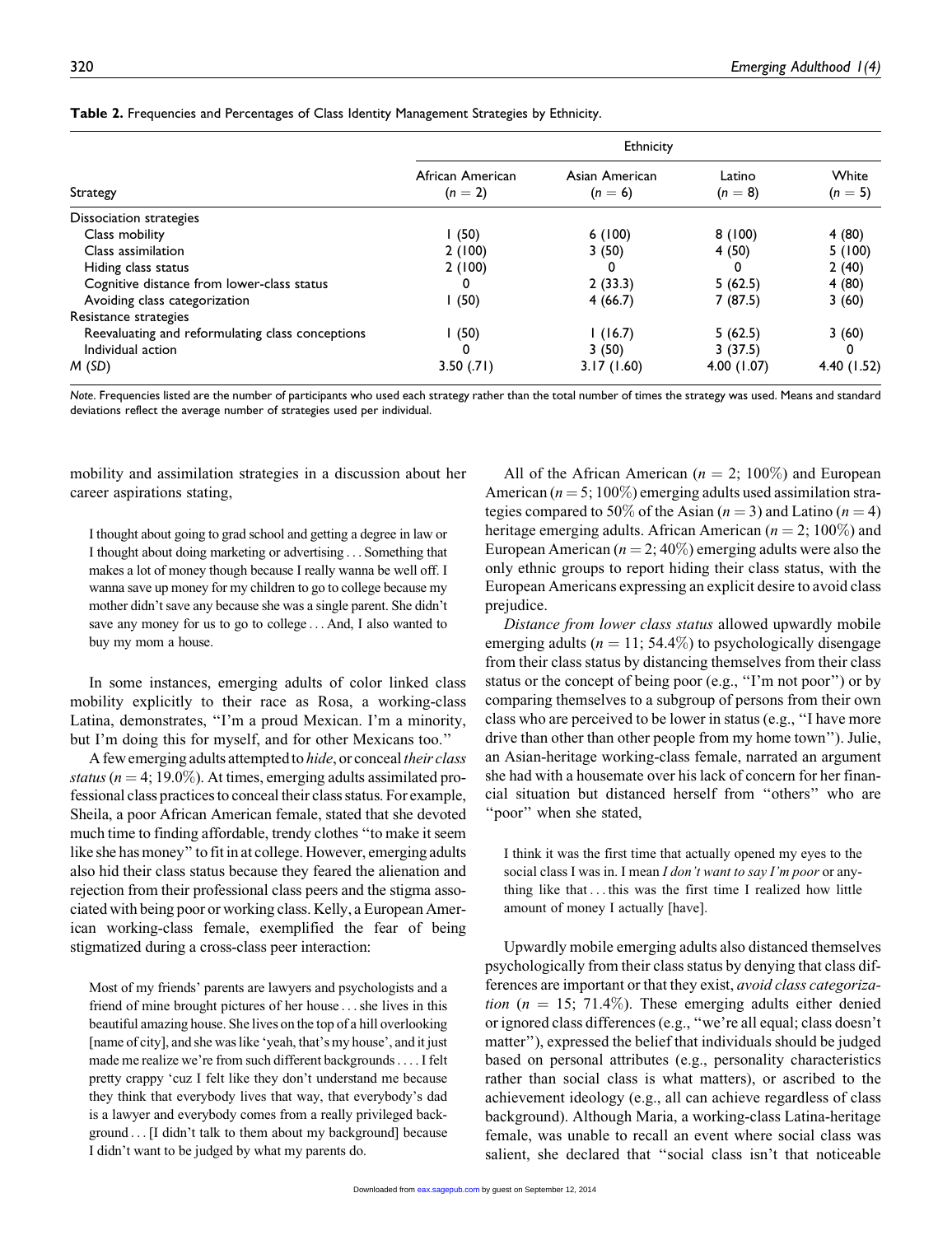here ... everyone kind of like *molds into that normal college* student . . . we all got here on our own merits, we're all good students, so it doesn't really matter where you come from.''

Resistance Strategies. Resistance strategies involved cognitive and behavioral attempts to counter both societal stereotypes and the maintenance of the status quo (cf., Langhout, 2005). Upwardly mobile emerging adults resisted class stereotypes and structural hierarchies by using social creativity strategies that were both collective and individual in nature. Resistance strategies included reevaluate and reformulate class conceptions and individual action.

Emerging adults reevaluated and reformulated class concep*tions* ( $n = 10$ ; 47.6%) by attributing a positive characteristic to their own class (e.g., work hard, frugal, good time managers, thrifty), attributing a devaluing characteristic to persons from higher class status (e.g., lazy, wasteful, superficial, materialistic, lack class consciousness), or identifying structural attributions for class status (e.g., educational inequality; professional class born into class status). While trying to negotiate their own class status with society's normalization of the professional class as the ''ideal,'' these upwardly mobile emerging adults were beginning to question the value and definition of success in Western society and counter the stereotype that class status is based solely on individualistic attributions (e.g., poor people are lazy or lack education). Sara, a European American working-class female, illustrated this point during her discussion of a dinner party she attended at the house of a professional class friend.

I was at my friend's house ...I went to what you would call a party but not really she just had some people over for dinner. It's weird that she had people over for dinner, for an actually sit down kind of dinner thing. And her house is just huge and she has her own room and everything and she has really nice dishes and all kinds of stuff and people were dressed up and things, and I was just sitting there saying, 'ok'. I'm definitely not used to that ... . [I felt] a little bit out of place ... . [This event affected my views of social class because] I think my priorities are different. When I really sit down and think about people who have tons of money and me who doesn't have as much, I think I just have a completely different perspective on what's important . . . . it's just a big deal for them to look nice and have that kind of party and everyone come and sit down and have a really good time and have fancy food. And, for me, it would be more about the quality of the conversation that we had ... than it would be to just get there and look cute and all .... It definitely reminds me where I come from and what's important to me compared to them.

Most of the emerging adults' reevaluations were limited to social class; however, on two occasions when the situation or the emerging adult made race explicitly salient, these reevaluations confounded both class and race (see Ana's interview excerpt below).

Other upwardly mobile emerging adults attempted to bring awareness to or address their own experience of class inequality and discrimination by engaging in individual action ( $n = 6$ ;

28.6%). They did so by talking to their professional class peers about their experiences of being poor or working class in college or by directly addressing their peers' class or race discriminatory behaviors. Ana, a Mexican American working-class female, expressed her frustration and anger with her White, professional class peer's inability to separate class from race, which she perceived to be the basis of her peers' prejudicial behaviors.

We were taking a road trip, and we were talking about financial aid. My friend, she had gotten money back, and she got a digital camera. Someone in the car got mad because she didn't get financial aid, and she was like 'that's not fair you're spending my parents' tax money on your digital camera'... . that really made us mad because she doesn't even know what a financial aid package is... . And I said, 'if you didn't know when you get financial aid, you get loans so you're paying'... . And, she didn't even know that the refund check she [her friend] got back was a loan that she had to get. And my friend was like, 'well if you didn't know I went six thousand dollars in debt this year so this is actually my loan money' [that is buying the camera]. And, the girl was like, 'oh'. She's always saying how her parents are always paying for college and all this stuff. You realize she thinks she's rich. So that made me mad ... . I got really angry. And, I think everyone else in the car got really mad. Even the other two girls whose parents were paying [for college] too got angry at her. They were like, 'why are you even saying that, because everyone's parents work here too'. So, I was really mad, and I voiced my opinion too ... . [This experience affected my thoughts about social class] because most of us were Latinas that had financial aid and she was white ...Right away if they think you're a Latina, they think you're poor. So, I think that's what angered me the most ... not how I view myself, but I guess how other people might view me because of however much your parents make.

Ana challenged the stereotype that class is confounded with race and in doing so used both resistance strategies to take an individual action to bring about an awareness of class and race prejudice and increase her peers' understanding of her own experience being working class (Azmitia et al., 2008; Bettie, 2003; Lott & Bullock, 2007). Only Asian-  $(n = 3; 50\%)$  and Latino-heritage ( $n = 3$ ; 38%) emerging adults used this strategy.

#### Class Awareness Triggers

Evidence of emerging adults' class identity negotiation was interspersed throughout their interviews. We drew this conclusion from their responses to questions specifically asking them about their awareness of social class and the role it had played in their college experiences and the spontaneous disclosures of their class identity negotiations throughout the interview. Across ethnic groups, we found three common themes in the stories and events associated with their social class identities: noncomparative class-related personal experiences, crossclass interactions, and same-class interactions; instances where participants did not narrate an event in their class discussions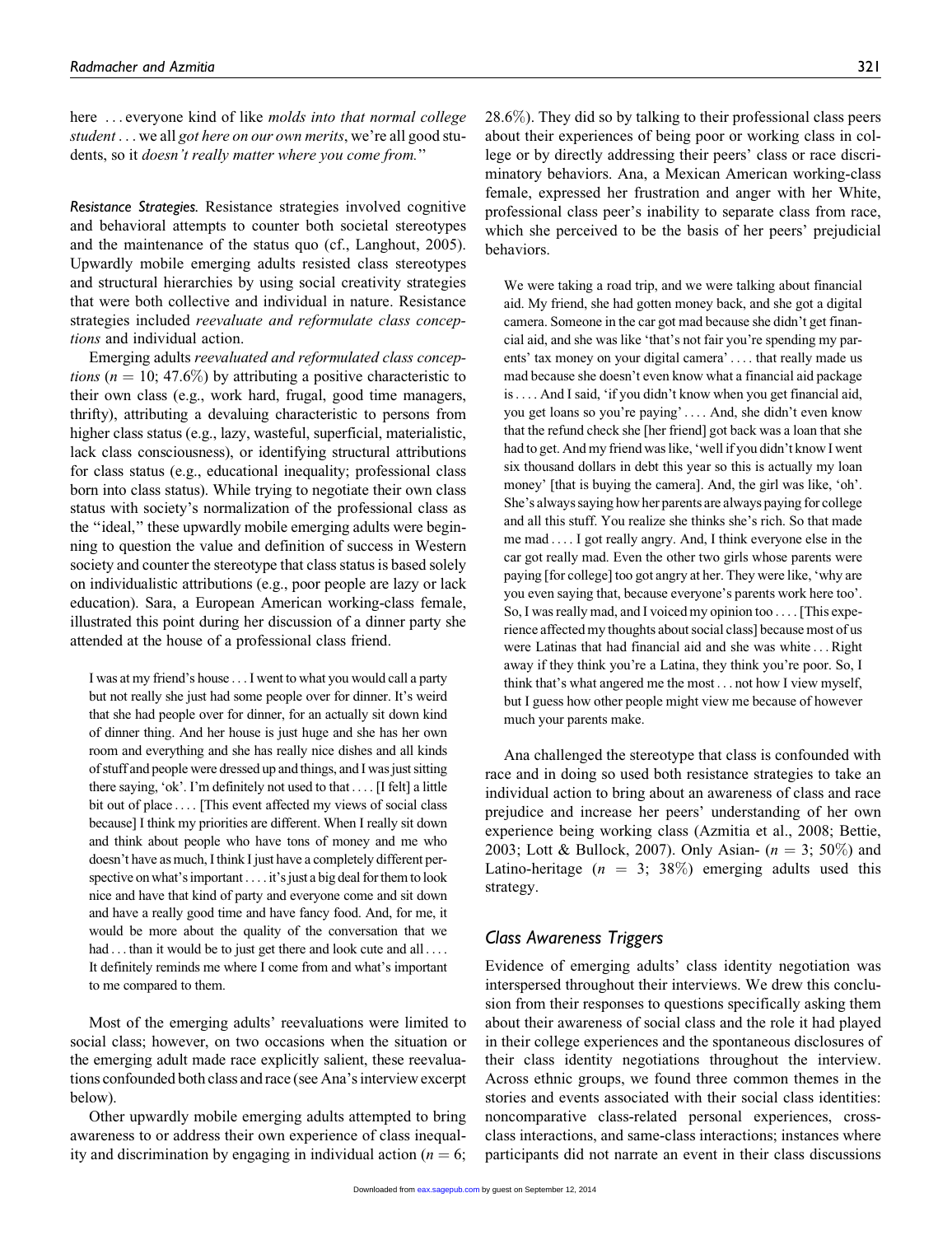|                                                  | Event Type                                                           |                                          |                                        |                       |
|--------------------------------------------------|----------------------------------------------------------------------|------------------------------------------|----------------------------------------|-----------------------|
| Strategy                                         | Noncomparative<br>Class-Related<br>Personal Experience<br>$(n = 24)$ | Cross-Class<br>Interaction<br>$(n = 18)$ | Same-Class<br>Interaction<br>$(n = 8)$ | No Event<br>$(n = 7)$ |
| Dissociation strategies                          |                                                                      |                                          |                                        |                       |
| Class mobility                                   | 20(83.3)                                                             | 5(27.8)                                  | 2(25.0)                                | 1(14.2)               |
| Class assimilation                               | 13(54.2)                                                             | 3(16.7)                                  |                                        |                       |
| Hiding class status                              |                                                                      | 4(22.2)                                  | 0                                      | 0                     |
| Cognitive distance from lower-class status       | 3(12.5)                                                              | 3(16.7)                                  | 7(87.5)                                | 0                     |
| Avoiding class categorization                    | 5(20.8)                                                              | 5(27.8)                                  | 1(12.5)                                | 7 (100)               |
| Resistance strategies                            |                                                                      |                                          |                                        |                       |
| Reevaluating and reformulating class conceptions |                                                                      | 13 (72.2)                                |                                        | 0                     |
| Individual action                                | 1(4.2)                                                               | 5(27.8)                                  |                                        |                       |
| M(SD)                                            | l.74 (0.61)                                                          | $2.06$ (1.16)                            | 1.25(0.46)                             | 1.14(0.38)            |

Table 3. Frequencies and Percentages of Class Identity Management Strategies by Event Type.

Note. Frequencies for each event narrated are reported. The percentage within event type is listed in parentheses. Means and standard deviations reflect the average number of strategies used per event narrated.

| Table 4. Frequencies and Percentages of Class Identity Management Strategies by Event Type Across Ethnicity. |
|--------------------------------------------------------------------------------------------------------------|
|--------------------------------------------------------------------------------------------------------------|

|                                                               | Ethnicity                     |                             |                     |                    |
|---------------------------------------------------------------|-------------------------------|-----------------------------|---------------------|--------------------|
| Strategy                                                      | African American<br>$(n = 2)$ | Asian American<br>$(n = 6)$ | Latino<br>$(n = 8)$ | White<br>$(n = 5)$ |
| Noncomparative class-related personal experience ( $n = 24$ ) | $\mathbf{2}$                  |                             | 10                  | 5                  |
| Class mobility                                                | 2(100)                        | 6(85.7)                     | 8(80)               | 4 (80)             |
| Class assimilation                                            | 1(50)                         | 3(42.8)                     | 4 (40)              | 5(100)             |
| Cognitive distance from lower-class status                    |                               | 1(14.2)                     | 1(12.5)             | (20)               |
| Avoiding class categorization                                 |                               | 2(28.6)                     | 2(20)               | (20)               |
| Individual action                                             |                               |                             | 1(12.5)             |                    |
| Cross-class interaction ( $n = 18$ )                          | 3.                            | 3                           | 8                   | 4                  |
| Class mobility                                                | (33.3)                        | (33.3)                      | 2(25)               | 1(25)              |
| Class assimilation                                            | (33.3)                        | (33.3)                      |                     | 1(25)              |
| Hiding class status                                           | 2(66.7)                       |                             |                     | 2(50)              |
| Cognitive distance from lower-class status                    |                               | 2(67%)                      | 1(12.5)             |                    |
| Avoiding class categorization                                 |                               |                             | 4 (50)              | 1(25)              |
| Reevaluating and reformulating class conceptions              | (33.3)                        | (33.3)                      | 7(87.5)             | 4 (100)            |
| Individual action                                             |                               | 3(100)                      | 2(25)               |                    |
| Same-class interaction ( $n = 8$ )                            | 0                             |                             | 4                   | 3                  |
| Class mobility                                                |                               |                             | (25%)               | 1(33.3)            |
| Cognitive distance from lower-class status                    |                               |                             | 4 (100)             | 3(100)             |
| Avoiding class categorization                                 |                               | 1(100)                      |                     |                    |
| No event $(n = 7)$                                            |                               |                             | 3                   |                    |
| Class mobility                                                |                               |                             | (33.3)              |                    |
| Avoiding class categorization                                 | l (100)                       | 2(100)                      | 3(100)              | I (100)            |

Note. Frequencies reflect the total number of times the event type was narrated and whether a strategy was used during that narration. Percentages are in parentheses.

were classified as no event. A few ethnic variations did emerge during the analyses, but because of the small sample size, they should be interpreted with caution. Participants narrated between two and four stories or events related to social class (mean  $[M] = 2.71$ ; standard deviation  $[SD] = 0.72$ ). Each event type was associated with a different aggregate of CIMS. Table 3 lists the frequencies of each event and CIMS by event type, while Table 4 provides a breakdown by ethnicity.

Noncomparative Personal Class-Related Experiences. Most emerging adults discussed noncomparative personal, often family, experiences related to social class during which they did not make explicit comparisons to other groups ( $n = 24$ ; 42.5%). The majority of these personal experiences involved the struggles and hardships their families faced because of their social class standing, including the lack of educational opportunities due to economic constraints. Many mentioned the pride they felt being the first in their family to attend college and the pressure and anxiety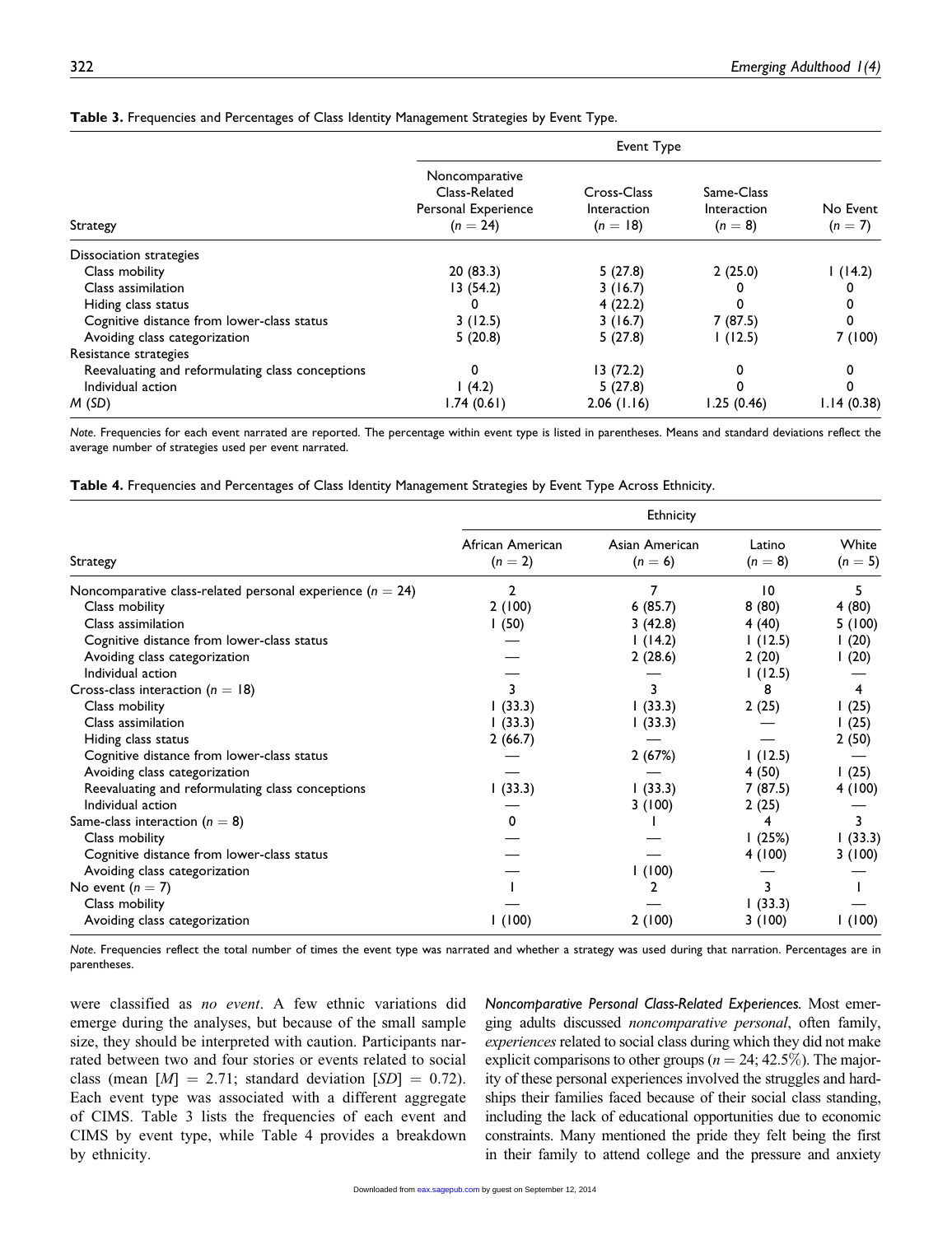associated with the responsibility to elevate their family's social class standing and act as role models for younger family members or younger students from their schools or communities. Emerging adults of color often connected these sentiments to their ethnic background. They also disclosed the anxiety associated with other challenges, such as a parent losing a job or becoming ill, paying the bills and still having some money left over for food each month, or feeling unprepared for the expectations of college academics. Two of our participants were unable to pay their rent for several months and stayed with a variety of friends, which added to their anxiety and feeling that going to college, and especially a prestigious state university, may have been a mistake. These personal experiences were often the primary motivating factor for striving for upwardly mobility and attaining a college degree. With a few exceptions, class mobility ( $n = 20$ ; 83.3%) and class assimilation ( $n = 13$ ; 54.2%) were the primary strategies used to negotiate these experiences. A few participants also used distance from lower class status ( $n = 3$ ; 12.5%), avoid class categorization  $(n = 5; 20.8\%)$ , and individual action  $(n = 1; 4.2\%)$ . For example, Lupita, a poor Latina, discussed the conversation she had with her mom when she was accepted into university:

I live with my mom only. And she never went to a university or anything like that so it was like what can I [her mom] tell you ...Just if you do decide to go just take care and don't forget what I taught you ...[this conversation was important] because it made me want her to feel proud and you know she's helped me my whole life and if going to college will help me and on the way help her too then I guess I'll go to college. And you know I want to be something I want to do something, I want to make, even if it's a minor difference, but I want to make a difference in the world.

Cross-Class Interactions. Cross-class interactions during which upwardly mobile emerging adults made upward social comparisons to their professional class peers ( $n = 18$ ; 31.6%) also promoted class identity negotiations and were the most common trigger of social class awareness when emerging adults were explicitly asked about social class. These events included being exposed to the living situations (e.g., homes, dorm rooms) and leisure activities (e.g., shopping, traveling, or dining out) of their professional class friends. A subset of these narratives from emerging adults of color included explicit experiences of class and race discrimination ( $n = 4$ ; 22.2%). Through these peer interactions, upwardly mobile emerging adults also recognized disparities between themselves and their professional class peers due to economic inequalities, including access to material goods and leisure activities, educational preparation and opportunities, and availability of leisure time to ''do fun things in college.'' The participants also noted psychological (i.e., value) differences that stemmed from economic inequalities such as their own motivation to engage in time and money management or the lack of importance they placed on consumerism and status.

Emerging adults' discussions of cross-class interactions prompted a variety of dissociation and resistance strategies  $(M = 2.06;$  $SD = 1.16$ ). The most common strategy was the social creativity strategy, reevaluate and reformulate class conceptions ( $n = 13$ ; 72.2%). Emerging adults also used class mobility ( $n = 4$ ; 22.2%), class assimilation ( $n = 3$ ; 16.7%), hiding class status  $(n = 4; 22.2\%)$ , cognitive distance from lower class status  $(n = 4)$ 3; 16.7%), avoid class categorization ( $n = 5$ ; 27.8%), and individual action ( $n = 5$ ; 27.8%). Claudia, a poor Latina-heritage female, used dissociation and resistance strategies as she discussed the advantages of her professional class peers and her ambivalent feelings regarding these advantages:

[Social class has not really played a role in my college experiences] because I'm here so I got by somehow and the classes I take, the friends I meet, or any experiences I have here have nothing to do with how much my parents make or how much they contribute to my schooling ... . A couple of my friends are really rich ... their parents pay for their entire schooling and stuff and it's like well my parents are struggling ... they were talking about their home and there's five extra rooms just sitting there. And, it's like me you know, there's five rooms for seven people you know it'slike damn ... . But, I don't think income makes a person, soit's never really been an issue ... . [How do these experience make you feel?]... it just sucks because ... like one of my friends bought this huge screen TV ... with his parents' money and buys everything, you know, goes anywhere. And he's rarely ever done homework and stuff and yet there are those people that are barely here, you know, struggling to be in college and they're at the library everyday ... . those people [professional class peers] are taking advantage of what's just laid out for them and so it's hard to see that ... . I'll talk about it with them. I'll be like damn you know why don't you do your work because you can you know ... . They're like well if they don't make it big or make it through school they can always go back home where they still have everything ... when I go home I don't have anything ... but if I stay in college then I'll finally have something. They don't get that sometimes... . sometimes I feel like I am taking it for granted that I am here and I shouldn't be because it's not like it was so easy for me to come ... . It's hits me like I need to get on top of my school work because if I'm not then what's the point of wasting my parents money or taking out all these loans.

Same-Class Interactions. In contrast, some upwardly mobile emerging adults narrated experiences with same-class family and peers  $(n = 8; 14.0\%)$  during which they made downward social comparisons to other poor and working-class people. Their discussions focused on the perceived negative characteristics or situations of other poor and working-class individuals. At times, they acknowledged and expressed gratitude for their own privilege (e.g., ability to attend college; having material items, being motivated) while highlighting the disadvantage of others (e.g., others lack of family support to attend college; others having to work two full-time jobs to pay for tuition and housing; being lazy). Emerging adults of color were more likely to link these experiences to the ethnic and class backgrounds of the individuals they compared themselves to whereas European American emerging adults focused solely on class background. Fewer strategies were used to negotiate same-class interactions ( $M = 1.25$ ;  $SD = 0.46$ ), which prompted primarily dissociation strategies including cognitive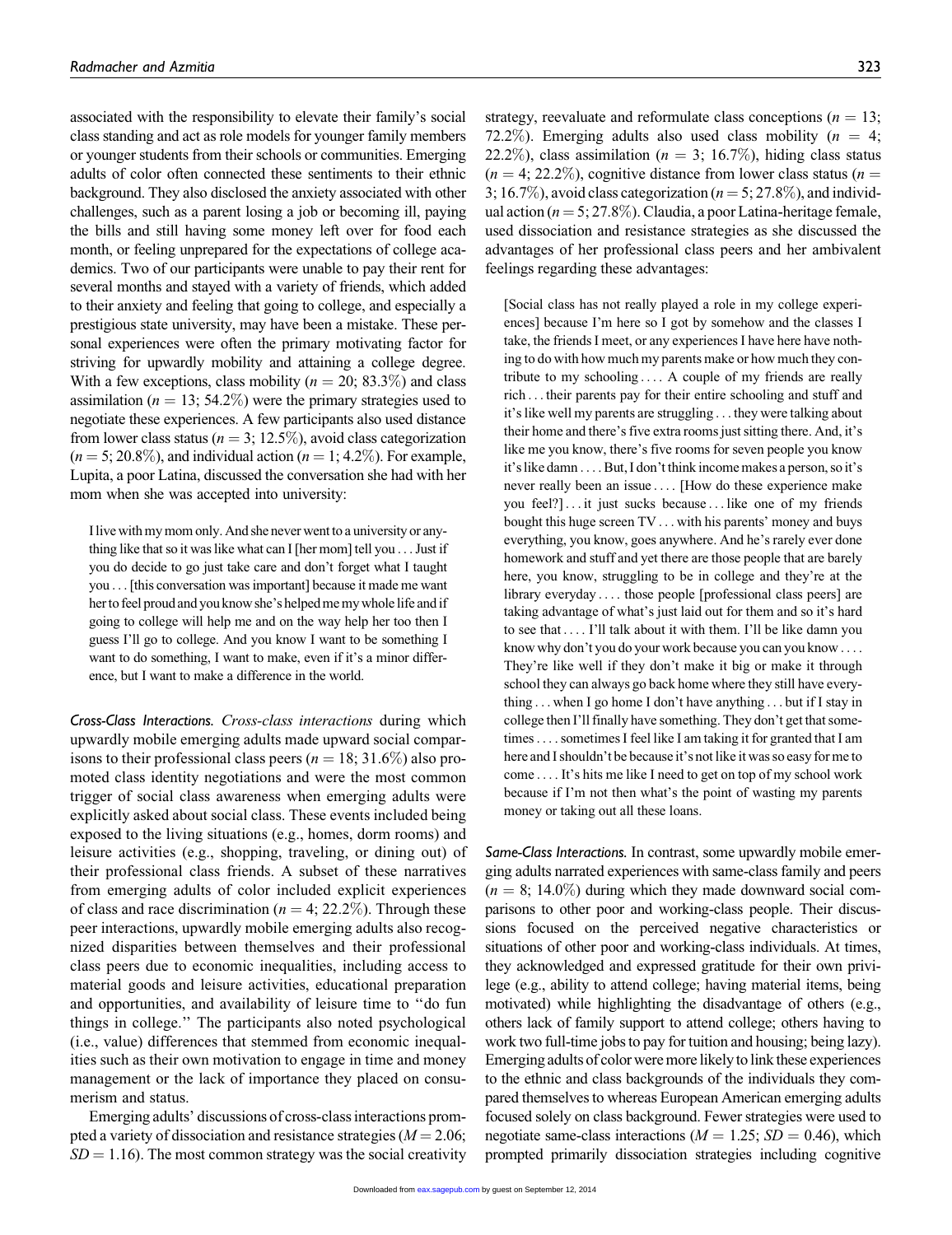distance from low class status ( $n = 7$ ; 87.5%), class mobility ( $n =$ 2; 25.0%), and avoid class categorization ( $n = 1$ ; 12.5%). Consistent with social identity theory, downward social comparisons produced positive emotional responses possibly aimed at protecting or increasing self-esteem (Crocker et al., 1998). William, a workingclass Asian-heritage male, was discussing peers from his home community when he stated:

I actually lived smack dab in the middle of the ghetto. But, the weird thing about it was I never hung out there. I guess I knew better. I figured if I was ever going to die it would be either in a car accident or in the ghetto. So I always ended up hanging out in nicer areas. Sorta like the newer communities... a lot of the reason why I never hung out there was like the people my age either left already and like graduated or they were all really heavy into drugs. That wasn't really my thing.

No Event. When explicitly asked about social class, some emerging adults could not recall a specific event although they discussed experiences related to social class in other parts of their interviews ( $n = 7$ ; 12.3%). Their narratives denied the role of class in their college experiences and highlighted beliefs of meritocracy, equal opportunity, and classlessness. All of these participants used avoid class categorization to negotiate these experiences; one participant also used class mobility  $(n = 1;$ 14.3%). Maria, a working-class Latina explained:

I don't see social class as a divider between people. At [college] it doesn't really matter. It's not what's talked about ... . I just don't feel like it's very important in my college. All my friends are from different social classes, and it's noticeable, but it just doesn't matter.

## **Discussion**

Our study bridged theory and research on identity development from developmental and social psychology, sociology, education, and anthropology to examine class identity negotiation among upwardly mobile poor and working-class emerging adults. Consistent with developmental theories of personal and social identity development, salient class-related experiences allowed emerging adults to explore their thoughts about social class and its relationship to their personal identities (Azmitia et al., 2008; Erikson, 1968; Syed & Azmitia, 2008). In their narratives, upwardly mobile emerging adults both dissociated from their status and resisted class stereotypes and social structures. Importantly, their strategies varied based on their particular class-related experience, underscoring the importance of social context for triggering awareness of and negotiation of social class identities. That many of their narratives about class awareness involved interactions with same or different class peers underscores the importance of peers in emerging adults' identity negotiations.

### CIMS

When their class membership was made salient, upwardly mobile emerging adults employed one or more CIMS to explore the meaning that their social class had for their class and personal identities. Through this exploration, they created meaning not only about their class of origin but also for the class they aspired to attain, that is, professional class. In particular, CIMS allowed emerging adults to reduce the tension created by the felt stigma associated with their class standing, maintain a positive sense of self, and enabled them to resolve, at least momentarily, their class identity crisis (Erikson, 1968; Pagliaro et al., 2012). They integrated their dual class identities through dissociation and resistance processes.

Dissociation Strategies. Consistent with prior research on individual identity management strategies, upwardly mobile emerging adults engaged in behavioral and psychological dissociation from their class of origin (Pagliaro et al., 2012; Roberts et al., 2008; Tajfel & Turner, 1986). Almost all of our participants expressed a desire for class mobility. This finding is consistent with prior research that has shown that individual mobility (i.e., becoming a member of a higher status group) remains the focal individual strategy when group boundaries are perceived to be permeable (Mummendey, Kessler, Klink, & Mielke, 1999; Roberts et al., 2008; Tajfel, 1978). In addition, class mobility, class assimilation, and hiding class status are consistent with the strategies found in prior research on upwardly mobile students (Bullock & Limbert, 2003; Granfield, 1991;Orbe, 2008). Their dreams to become successful and achieve financial independence may motivate these emerging adults to strive for class mobility and engage in the professional class practices that will help them achieve their goals. Their belief in the American Dream and their adherence to the achievement ideology (i.e., ''if I work hard, I will succeed'') may also explain their desire to dissociate themselves from the perceived status and practices of their class of origin. Their attempt to assimilate professional class practices and conceal their class status to ''pass'' as middle class suggests that college-going emerging adults may have internalized the negative stereotypes associated with their class status (Bettie, 2003).

The internalization of negative class stereotypes was also evident in emerging adults' attempts to psychologically distance themselves from their class status by using the strategies, distance from lower class status and avoiding class categorization. Some upwardly mobile emerging adults distanced themselves from their lower class status by making downward social comparisons to others in their social class who were perceived to be at a lower status level than themselves (see also Bullock & Limbert, 2003). This use of the distance from lower class status strategy maps onto the identity management strategy of subordinate recategorization (Tajfel, 1978), which involves placing oneself in a higher status group than others in one's class. However, other emerging adults distanced themselves from the idea of being poor rather than from others in their class, a finding that is consistent with Lott's (2002) concept of cognitive distancing from the poor. Making downward social comparisons such as these can be a self-protective strategy that alleviates the negative consequences that upward comparisons can have for self-esteem (Crocker et al., 1998). Such comparisons also suggest an internalization of class stereotypes in that other poor and working-class individuals who do not engage in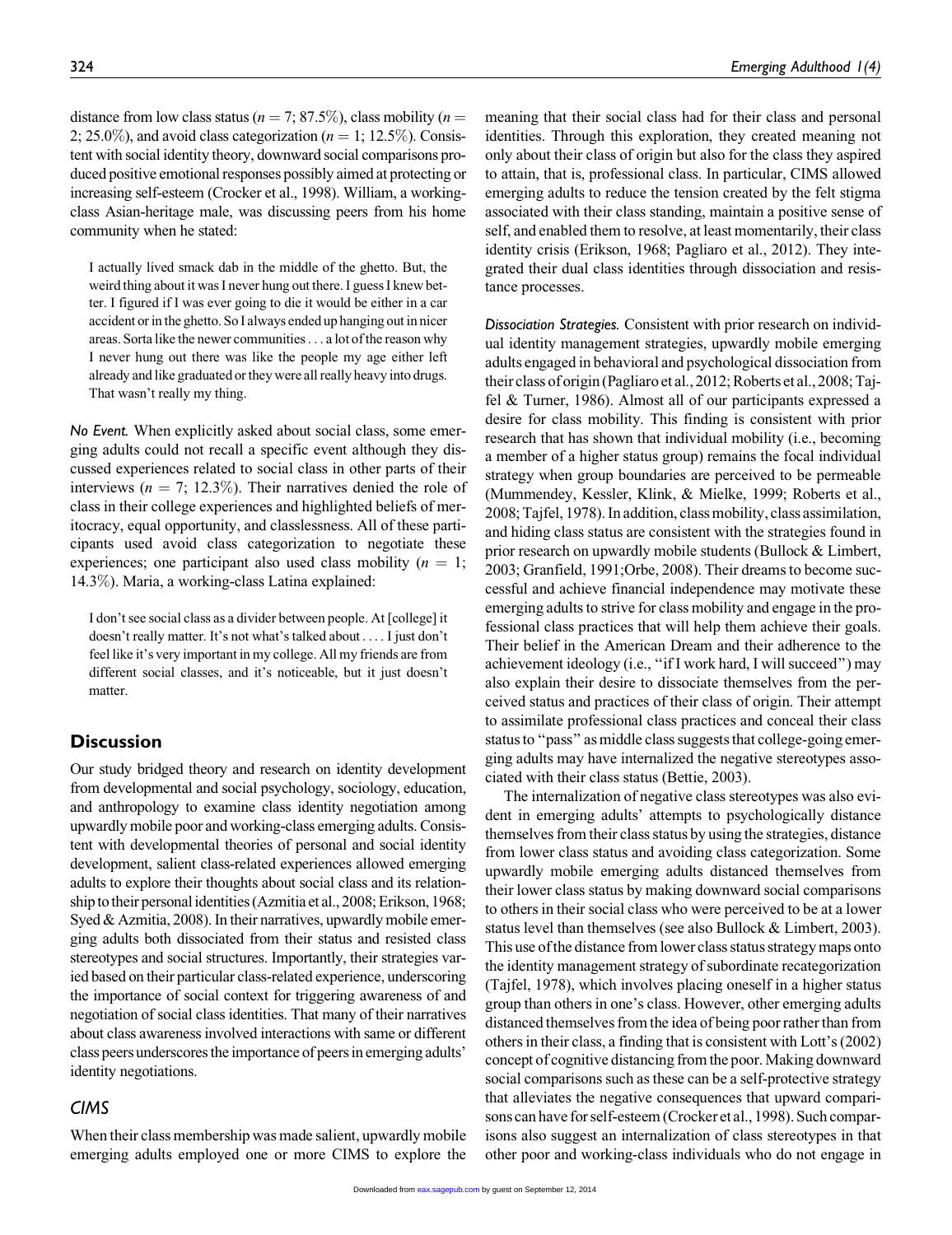professional class practices are viewed as being lower in status than poor and working-class individuals who engage in such practices (Bullock & Limbert, 2003; Lott, 2002).

Upwardly mobile emerging adults also attempted to avoid being categorized by their social class status. Similar to the concept of superordinate recategorizations (Tajfel, 1978), the strategy avoid class categorizations allowed emerging adults to view their own group (poor or working class) and the high-status group (middle and upper class) as being part of a larger social category where all group members have equal status (e.g., "we're all 'good' students"). These emerging adults often viewed college as an equalizer that leveled the playing field between the classes and indicated a desire to be judged based on their individual abilities and merit. While avoiding class categorization may allow emerging adults to view all classes as equal and maintain their motivation to achieve class mobility, this strategy may also inadvertently perpetuate the myth of meritocracy by not acknowledging the structural constraints that limit the opportunities that other poor and working-class persons have to participate in the professional class world (cf., Kuriloff & Reichert, 2003).

Although distance from low-class status and avoiding class categorizations can be viewed as collective strategies because they attempt to enhance the emerging adults' in-group status (Blanz et al., 1998; Tajfel & Turner, 1986), the goal of these strategies is to disengage psychologically from one's social class identity and the negative characteristics ascribed to that identity rather than discredit stereotypes. Rendering one's in-group as different from others in her class or one's social identity as insignificant or invisible suggests dissociation processes. Rather than grouping strategies only on individual or collective continuum, we propose that incorporating a dissociation and resistance framework into theory and research on identity management strategies would enhance our understanding of college-going adults' social class identity development

Resistance Strategies. Upwardly mobile emerging adults cognitively and behaviorally resisted class stereotypes on individual and collective levels. Those who reevaluated and reformulated class conceptions countered existing societal conceptions of social class by creating a new class comparison dimensions and reassigning middle-class attributes to themselves and others from their class of origin. This strategy integrates Tajfel's (1978) social creativity strategies, reevaluation of comparison dimension and new comparison dimension. Because our participants integrated these two types of identity management strategies in their narratives, it was difficult to ascertain whether an attribute was a preexisting or new comparison dimension for them. For example, in response to her discussion about the economic advantages of her upper-middle-class peers, one emerging adult said that individuals from her class value family. While this statement appears to embody a new comparison dimension, stereotypes about the lack of family values of low-income individuals that pervade the media make this assumption problematic (Bullock, Wyche, & Williams, 2001; Holtzman, 2000).

Moreover, while some emerging adults articulated a comparison based on a single attribute (e.g., professional class spends frivolously whereas poor and working class are more thrifty), others qualified positive and devaluing comparisons on two separate attributes (e.g., the professional class is materialistic but the working-class values family). Adding to this complexity, emerging adults often responded to a comparison dimension (e.g., economic wealth) by changing the value of another stigmatizing attribute (e.g., work ethic). That is, when describing the economic advantages of their higher class peers, they not only changed the comparison dimension, but also reformulated societal conceptions of class by claiming that poor and working-class persons had or scored higher than middle- and upper-class persons on characteristics typically associated with being middle class (e.g., ''poor persons work harder than their middle class peers''). While upwardly mobile emerging adults may have internalized class stereotypes as evidenced by their use of dissociation strategies, the challenges that they and their families have faced allow them to question and ultimately resist these same societal conceptions.

In addition to their cognitive resistance, upwardly mobile emerging adults engaged in individual actions to bring about class awareness. Undertaking individual actions may be conceptualized as an individual approach, or perhaps a preliminary step, toward engaging in collective action to bring about equality in resources and opportunities for the poor and working class. The upwardly mobile emerging adults in the current study did not discuss engagement in collective action (Tajfel, 1986); a finding that is consistent with prior research that suggests that group consciousness regarding stigmatized identities is often low (Gurin & Townsend, 1986). Granfield (1991), however, found that many of the working-class law students he interviewed anticipated using their law degree for social justice pursuits in their first year of law school (see also Azmitia et al., 2008). In the present study, the upwardly mobile emerging adults were in their first and second years in college and may still be in the initial stages of forming their social class identities, choosing their major and, therefore, not yet be ready to engage in collective action strategies. Alternatively, our participants may not have discussed their collective action behaviors or beliefs because they were not asked to do so.

## Associations Between Event Context and CIMS

Because we interviewed them 4 times over the course of their first 2 years of college, we were able to assess patterns in emerging adults' social class identity negotiation strategies and assess whether some triggers or social contexts were more likely to elicit particular strategies. We found that experiences that involved same- or lower-class individuals were more likely to activate dissociation strategies, whereas cross-class interactions were more likely to elicit resistance strategies. The juxtaposition of dissociation and resistance strategies reveals the tension and ambivalence present in the navigation of their upwardly mobile identities (Langhout, 2005; Orbe, 2008; Pagliaro et al., 2012; Roberts et al, 2008). It also suggests that class identity is organic and situation dependent; that is, a particular situation may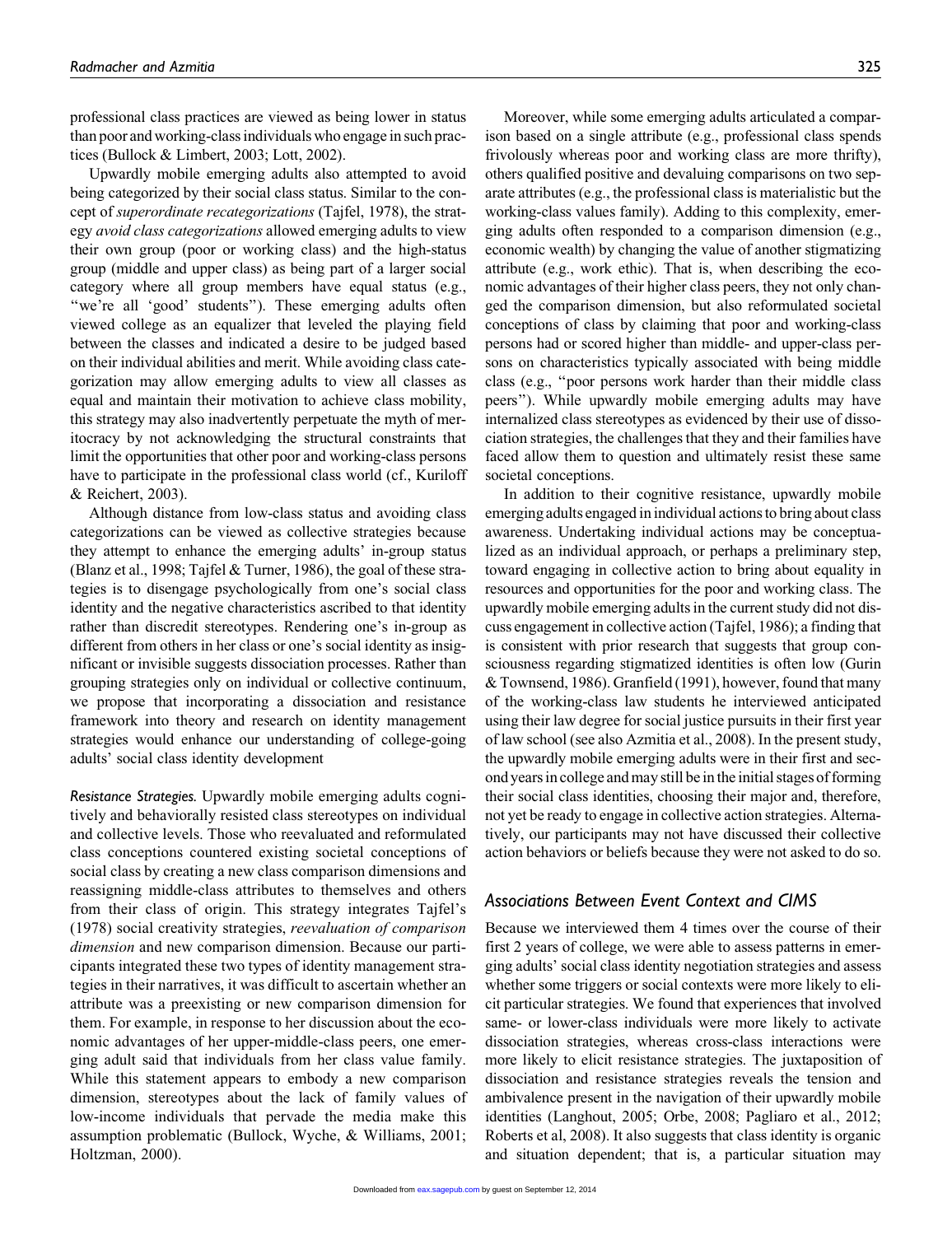activate known class stereotypes and the accessibility of those stereotypes may prompt the use of distinct identity management strategies (Langhout, 2005; Roberts et al., 2008). Thus, both dissociation and resistance strategies may be adaptive and serve competing or complementary needs (Cross & Vandiver, 2001; Roberts et al., 2008). Dissociation strategies reduce the salience of their devalued identity and enable emerging adults to avoid, as individuals, the stereotypes associated with being poor or working class (Mummendey et al., 1999; Roberts et al., 2008). In comparison, resistance strategies allowed emerging adults to identify with their poor and working-class identities maintaining an authentic sense of self and protecting their self-esteem by providing a sense of pride in their class status that challenges prevailing stereotypes (Langhout, 2005; Roberts et al., 2008).

Emerging adults' use of multiple strategies may also stem from their multiple belief systems. On one hand, emerging adults may adhere to the tenets of the achievement ideology, which views a person's relative deprivation as legitimate and changeable and would encourage the use of dissociation strategies (Folger, 1987; Niens & Cairns, 2003; Runciman, 1966). On the other hand, emerging adults may also perceive the financial and leisure opportunities afforded their professional peers in college to be illegitimate (i.e., unfair or inherited privilege) and their own situation to be stable, at least while in college. Research has shown that the perception of one's relative deprivation as illegitimate and stable is more likely to increase both resentment toward the higher status group and the use of collective strategies (Folger, 1987).

The patterns that obtained also reflect the competing motivations inherent in emerging adults' negotiation of their dual class identities. That is, the upwardly mobile emerging adults needed to believe that upward mobility was possible while making sense of the boundaries to class mobility that still existed and were present in their college experiences (Orbe, 2008; Pagliaro et al., 2012). The prevalence of resistance strategies may reflect a need to maintain interpersonal relationships with family and friends from their class of origin resulting in psychological and behavioral disengagement from their aspiring middle-class identities to maintain a connection to these significant others (Brewer, 1991; Cooper, 2011; Gándara, 1995; Orbe, 2008). Students of color were especially likely to mention the tensions between being upwardly mobile and retaining ties to their families and home community peers, which is consistent with prior work highlighting the importance of family in these communities, especially for immigrants or children of immigrants (Cooper, 2011; Fuligini et al., 2005). Taken together, our findings support and extend prior work on the factors that contribute to the use of specific identity management strategies by highlighting the role that contexts, in this case, class awareness triggers, play in the selection of identity management strategies (Roberts et al., 2008). Moreover, these findings support the notion that class identity is malleable; that is, emerging adults' adapt their class identity to the context and the salience and centrality of their multiple identities (cf. Azmitia et al., 2008; Bettie, 2002; Deaux & Perkins, 2001; Orbe, 2008; Roberts et al., 2008).

### Intersection of Multiple Social Identities

Class stereotypes that conflate class with race may influence not only the experiences that upwardly mobile emerging adults encounter but also their choice of strategies. Given our small sample size, we will now cautiously speculate about the few ethnic trends that emerged in our study. Nevertheless, it is important to note that there were more similarities across ethnic groups in the class-related events that upwardly mobile emerging adults narrated and strategies they engaged in to make sense of and cope with these events.

Although emerging adults from all ethnic backgrounds experienced the stigma associated with their class status, often describing similar personal, same-class, and cross-class experiences, emerging adults of color were more likely than their European American counterparts to integrate their ethnic and class identities in their narratives of the events and strategies they used and to narrate explicitly either class-based or class-/race-based prejudice. Despite this trend, social class was sometimes more salient than ethnicity for some emerging adults of color, while the reasons some European American emerging adults gave for hiding their class (i.e., to avoid class judgment) may suggest that they have experienced class prejudice (for research in which European American working class or poor emerging adults explicitly discuss prejudice see Jones, 2003; Ostrove, 2003). Consistent with social identity theory (Tajfel, 1978; Tajfel & Turner, 1986), the intersection of their multiple social identities and the situational context may foreground one or more of the emerging adults' social identities triggering the use of different CIMS as well as different manifestations of the same strategies (Azmitia et al., 2008; Deaux & Perkins, 2001; Pagliaro et al., 2012). For example, eating at a fancy restaurant or dressing in trendy name-brand clothes foreground class in the assimilation process, whereas attaining a college degree to serve as a role model and source of pride for ones' family and community suggests an integrated class and ethnic foreground (see also Hurtado et al., 1994).

Moreover, the situational context may also help explain the finding that both African American and European American emerging adults reported hiding their class status. While prior research has found that class/race stereotypes that conflate class with race may make it easier for European American emerging adults to assimilate and hide their class status and hinder this process in emerging adults of color, these finding varied depending on socioeconomic structure of institutions or classrooms that were sampled (Bettie, 2002; Granfield, 1991; Jones, 2003; Kuriloff & Reichert, 2003). It is possible that the African American students in our study felt a greater need and enhanced opportunity to hide their class status and assimilate, given that the majority of the students at the university were from middle-class and upper middle-class standing. Given that the Latino- and Asian-heritage emerging adults were from immigrant families, strong ties to their ethnic heritage along with class/race stereotypes may have enhanced their identification with their ethnic identity and lessened their need or ability to conceal their class identity (Bettie, 2002; Cooper, 2011; Hurtado et al., 1994).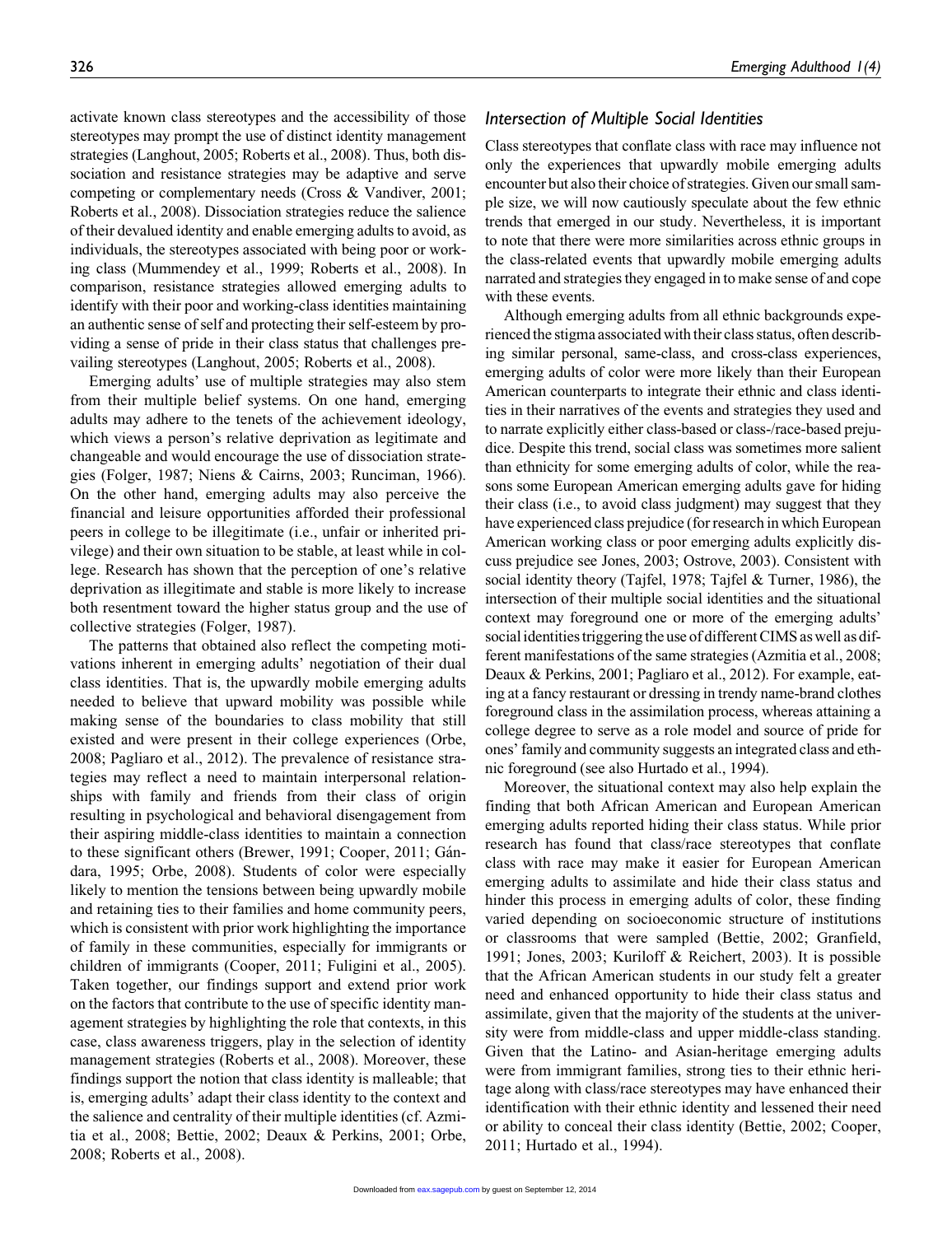Prior experience with discrimination and structural constraints may help explain the finding that Asian- and Latino-heritage emerging adults were the only ethnic groups to engage in individual actions. As proposed by feminist scholars, intersecting ''systems of oppression'' create unique social positions and lenses from which the individual understands and interacts in the world (Collins, 1990; Crenshaw, 1994). Poor and working-class persons of color experience multiple layers of oppression—class, ethnicity, and for some gender. These multiple identities may make it more likely that upwardly mobile emerging adults of color will not only recognize the structural constraints that lead to their oppression but also take actions to effect change. The small number of African Americans in our study relative to the other ethnic groups may explain why they are also not represented in the use of this strategy. Future research should continue to unpack systematically how the integration of multiple social identities varies based on context and generational status and plays a role in the negotiation of class identities and the class identity strategies used.

### Limitations and Future Research

Although our study addressed a gap in the literature on class identity negotiation, a few limitations should be noted. First, our study focused on ethnically diverse poor and working-class emerging adults who attended a 4-year university where students were predominantly from professional class backgrounds, thus limiting the generalizability of our findings to other poor and working-class individuals. Upwardly mobile emerging adults attending colleges and universities where socioeconomic status is more evenly distributed may utilize different combinations of strategies, given variations in their exposure to professional class peers and opportunities for affiliation and support from same class peers (cf., Orbe, 2008). Fewer cross-class interactions may promote the use of more dissociation strategies and fewer resistance strategies.

It would also be important to examine how emerging adults who choose not to attend college view their social class and navigate their class identity and the stigma associated with their class status. Some of these poor and working-class emerging adults may seek alternative avenues to upward mobility, or may only seek economic mobility, while others may desire class mobility but view class boundaries as impermeable due to structural constraints (cf., Fine & Wise, 1998). Identifying these variations would yield a more nuanced understanding of the processes and content (i.e., definitions, values, and beliefs) of class identity negotiations and the factors that contribute to the use of specific CIMS.

Although the emerging adults in our study came from diverse ethnic backgrounds, our small sample size, that is disproportionately women, limits our ability to discern statistically ethnic and gender variations in their CIMS and the events they narrated. Given the power and status hierarchies that mark each gender's position in society, gender may also play a role in how class is experienced and class identities are formed (Archer, 1992). Using a larger sample size to examine

ethnic and gender variations in class identity negotiations would allow us to assess how multiple social identities intersect and shape the negotiation of class identities. It will be equally important to explore within-group in addition to between-group similarities and differences when examining these intersections because, as seen in our study, emerging adults' personal histories and present circumstances create variation in their CIMS.

In sum, upwardly mobile emerging adults grapple with the integration of social class into their personal and social identities to varying degrees. Emerging adults' subjective daily experiences and interactions in cultural and interpersonal contexts inform and influence the construction, negotiation, and renegotiation of their class and self-conceptions. As upwardly mobile, college-going emerging adults encounter new people and different environments, their class and self-conceptions are negotiated and updated based on these new experiences (Azmitia et al., 2008; Cooper, 2011). Differences in geographical location, school and work settings, friendship circles, and familial values and beliefs can differentially impact the subjective experiences of upwardly mobile emerging adults (Orbe 2008; Way, Santos, Niwa, & Kim-Gervey, 2008). Future research should explore longitudinally whether and how differences in these contexts affect class identity development and how class identity becomes integrated with emerging adults' identities or selves as they graduate college and enter the workforce. Finally, it is critical that researchers continue to give voice to the subjective experiences of less privileged persons to not only create awareness of the struggles and injustices they face but also effect change on the structural inequalities that perpetuate these social inequalities and injustices.

#### Declaration of Conflicting Interests

The authors declared no potential conflicts of interest with respect to the research, authorship, and/or publication of this article.

#### Funding

The authors disclosed receipt of the following financial support for the research, authorship, and/or publication of this article: This research was funded by grants from UC-ACCORD, UC-LMRI, the Spencer Foundationand the Academic Senate of the University of California at Santa Cruz.

#### **References**

- Adams, G. R., & Marshall, S. K. (1996). A developmental social psychology of identity: Understanding the person-in-context. Journal of Adolescence, 19, 429-442.
- Archer, S. L. (1992). A feminist's approach to identity research. In G. R. Adams, T. P. Gullotta & R. Montemayor (Eds.), Adolescent identity formation (pp. 25-49). Thousand Oaks, CA: Sage.
- Azmitia, M., McLean, K., Radmacher, K., Tonyan, H., Gills, J., & Reis, O. (2004). The Transition to College Interview. University of California, Santa Cruz. Unpublished survey.
- Azmitia, M., Syed, M., & Radmacher, K. (2008). On the intersection of personal and social identities: Introduction and evidence from a longitudinal study of emerging adults. In M. Azmitia, M. Syed & K. Radmacher (Eds.), The intersections of personal and social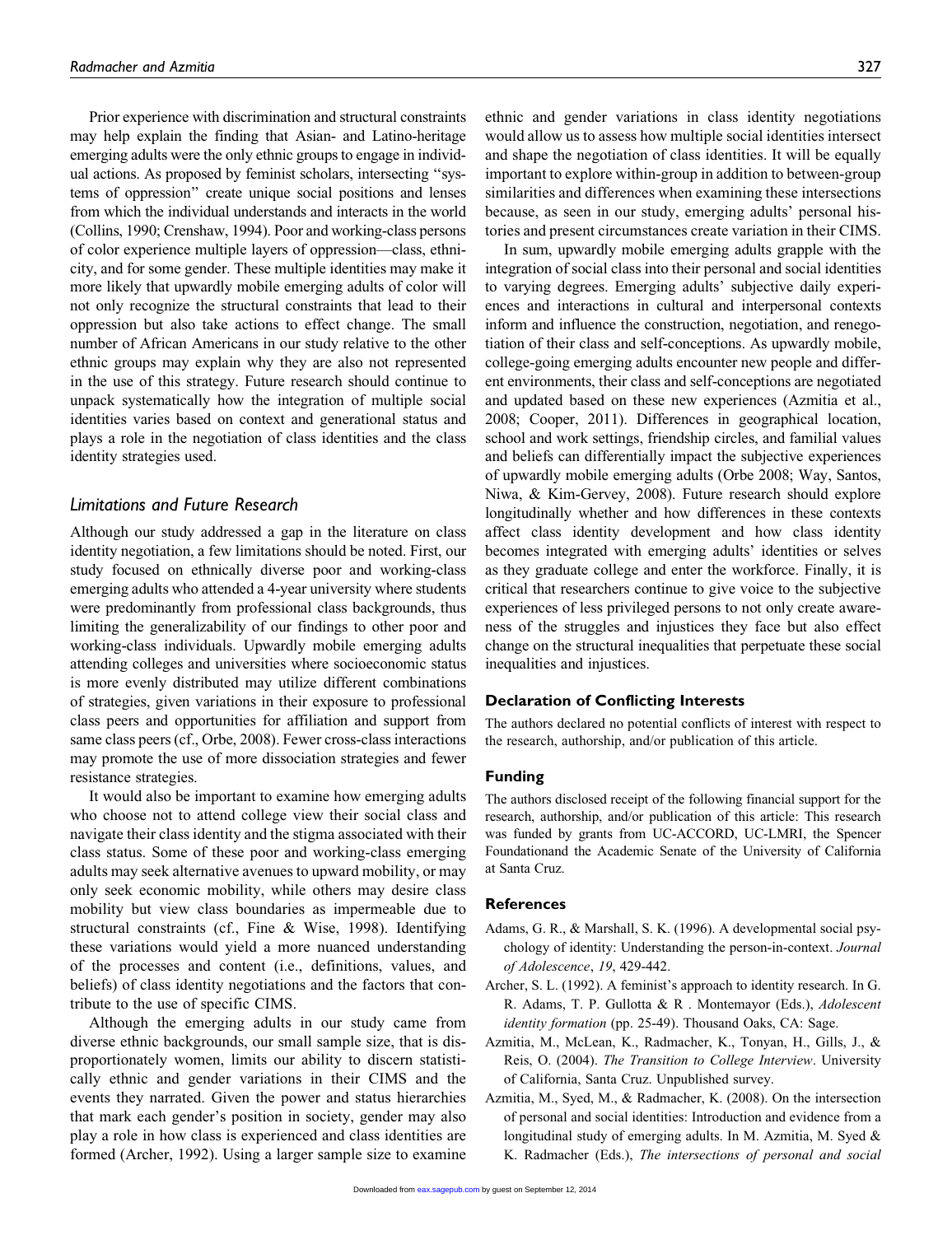identities. New directions in child and adolescent development (Vol. 120, pp. 1-16). San Francisco, CA: Jossey-Bass.

- Bettie, J. (2002). Exceptions to the rule: Upwardly mobile white and Mexican American high school girls. Gender and Society, 16(3), 403-422.
- Bettie, J. (2003). Women without class: Girls, race and identity. Berkley: University of California Press.
- Blanz, M., Mummendey, A., Miekle, R., & Klink, S. (1998). Responding to a negative social identity: A taxonomy of identity management strategies. European Journal of Social Psychology, 28, 697-729.
- Bourdieu, P. (1977). Outline of a theory of practice. Cambridge, England: Cambridge University Press.
- Brewer, M. B. (1991). The social self: On being the same and different at the same time. Personality & Social Psychology Bulletin, 17, 475-482.
- Bullock, H. E., & Limbert, W. M. (2003). Scaling the socioeconomic ladder: Low-income women's perceptions of class status and opportunity. Journal of Social Issues, 59, 693-709.
- Bullock, H. E., Wyche, K. F., & Williams, W. R. (2001). Media images of the poor. Journal of Social Issues, 57, 229-246.
- Collins, P. H. (1990). Black feminist thought: Knowledge, consciousness, and the politics of empowerment. New York, NY: Routledge.
- Cooper, C. R. (2011). Bridging multiple worlds: Cultures, identities, and pathways to college. New York, NY: Oxford University Press.
- Crenshaw, K. W. (1994). Mapping the margins: Intersectionality, identity politics, and violence against women of color. In M. A. Fineman & R. Mykitiuk (Eds.), The public nature of private violence: The discovery of domestic abuse (pp. 93-118), New York, NY: Routledge.
- Crocker, J., Major, B., & Steele, C. (1998). Social stigma. In D. T. Gilbert, S. T. Fiske & G. Lindzey (Eds.), Handbook of social psychology (4th ed., Vol. 2, pp. 504-553). Boston, MA: McGraw-Hill.
- Cross, W. E., Jr., & Vandiver, B. J. (2001). Nigrescence theory and measurement: Introducing the Cross Racial Identity Scale (CRIS). In J. G. Ponterotto, J. M. Casas, L. A., Suzuki & C. M. Alexander (Eds.), Handbook of multicultural counseling (2nd ed., pp. 371-393). Thousand Oaks, CA: Sage.
- Deaux, K., & Perkins, T. S. (2001). The kaleidoscopic self. In C. Sedikides & M. B. Brewer (Eds.), Individual self, relational self, collective self (pp. 299-313). Philadelphia, PA: Taylor & Francis.
- Dixson, A. D., & Rousseau, C. K. (2005). And we are still not saved: Critical race theory in education 10 years later. In A. D. Dixson & C. K. Rousseau (Eds.), Critical race theory in education (pp. 31-56). New York, NY: Routledge.
- Ellemers, N., Spears, R., & Doosje, B. (2002). Self and social identity. Annual Review of Psychology, 53, 161-186.
- Erikson, E. H. (1968). Identity: Youth and crisis. New York, NY: W. W. Norton.
- Fine, M., & Weis, L. (1998). The unknown city: The lives of poor and working-class young adults. Boston, MA: Beacon Press.
- Folger, R. (1987). Reformulating the preconditions of resentment: A referent cognitions model. In J. C. Master & W. P. Smith (Eds.), Social comparison, social justice, and relative deprivation (pp. 183-215). Hillsdale, NJ: Lawrence Erlbaum.
- Fordham, S., & Ogbu, J. U. (1986). Black students' school success: Coping with the ''burden of 'acting white'''. Urban Review, 18, 176-206.
- Fuligini, A. J., Witkow, M., & Garcia, C. (2005). Ethnic identity and the academic adjustment of adolescents from Mexican, Chinese, and European backgrounds. Developmental Psychology, 41, 799-811.
- Gándara, P. (1995). Over the ivy walls: The educational mobility of lowincome Chicanos. Albany: State University of New York Press.
- Goffman, E. (1963). Stigma: Notes on the management of spoiled identity. New York, NY: Simon & Schuster.
- Granfield, R. (1991). Making it by faking it: Working class students in an elite academic environment. Journal of Contemporary Ethnography, 20, 331-351.
- Gurin, P., & Townsend, A. (1986). Properties of gender identity and their implications for group consciousness. British Journal of Social Psychology, 25, 139-148.
- Hochschild, J. L. (1995). Facing up to the American dream: Race, class, and the soul of the nation. Princeton, NJ: Princeton University Press.
- Hollingshead, A. B., & Redlich, F. C. (1958). Social class and mental illness. New York, NY: John Wiley.
- Holtzman, L. (2000). Media messages: What film, television, and popular music teach us about race, class, gender, and sexual orientation. Armonk, NY: M. E. Sharpe.
- Hurtado, A. (1996). The color of privilege: Three blasphemies on race and feminism. Ann Arbor: University of Michigan Press.
- Hurtado, A., Gurin, P., & Peng, T. (1994). Social identities: A framework for studying the adaptations of immigrants and ethnics: The adaptations of Mexicans in the United States. Social Problems, 41, 129-151.
- Jones, S. J. (2003). Complex subjectivities: Class, ethnicity, and race in women's narratives of upward mobility. Journal of Social Issues, 59, 803-820.
- Kaufman, P. (2003). Learning to not labor: How working-class individuals construct middle-class identities. The Sociological Quarterly, 44, 481-504.
- Kuriloff, P., & Reichert, M. C. (2003). Boys of class, boys of color: Negotiating the academic and social geography of an elite independent school. Journal of Social Issues, 59, 751-769.
- Langhout, R. D. (2005). Acts of resistance: Student (in)visibility. Culture & Psychology, 11, 123-158.
- Langhout, R. D., Drake, P., & Rosselli, F. (2009). Classim in the university setting: Examining student antecedents and outcomes. Journal of Diversity in Higher Education, 2, 166-181.
- Langhout, R. D., Rosselli, F., & Feinstein, J. (2007). What's class got to do with it? Assessing classism in academic settings. Review of Higher Education, 30, 145-184.
- Leahy, R. L. (1983). The development of the conception of social class. In R. L. Leahy (Ed.), The child's construction of social inequality (pp. 79-107). New York, NY: Academic Press.
- Lott, B. (2002). Cognitive and behavioral distancing from the poor. American Psychologist, 57, 100-110.
- Lott, B., & Bullock, H. E., (2007). Psychology and economic injustice: Personal, professional, and political intersections. Washington, DC: American Psychological Association.
- MacLeod, J. (1995). Ain't no makin' it: Aspirations and attainment in a low-income neighborhood. Boulder, CO: Westview Press.
- McAdams, D. P. (2001). The psychology of life stories. Review of General Psychology, 5, 100-122.
- Mummendey, A., Kessler, T., Klink, A., & Mielke, R. (1999). Strategies to cope with negative social identity: Predictions by social